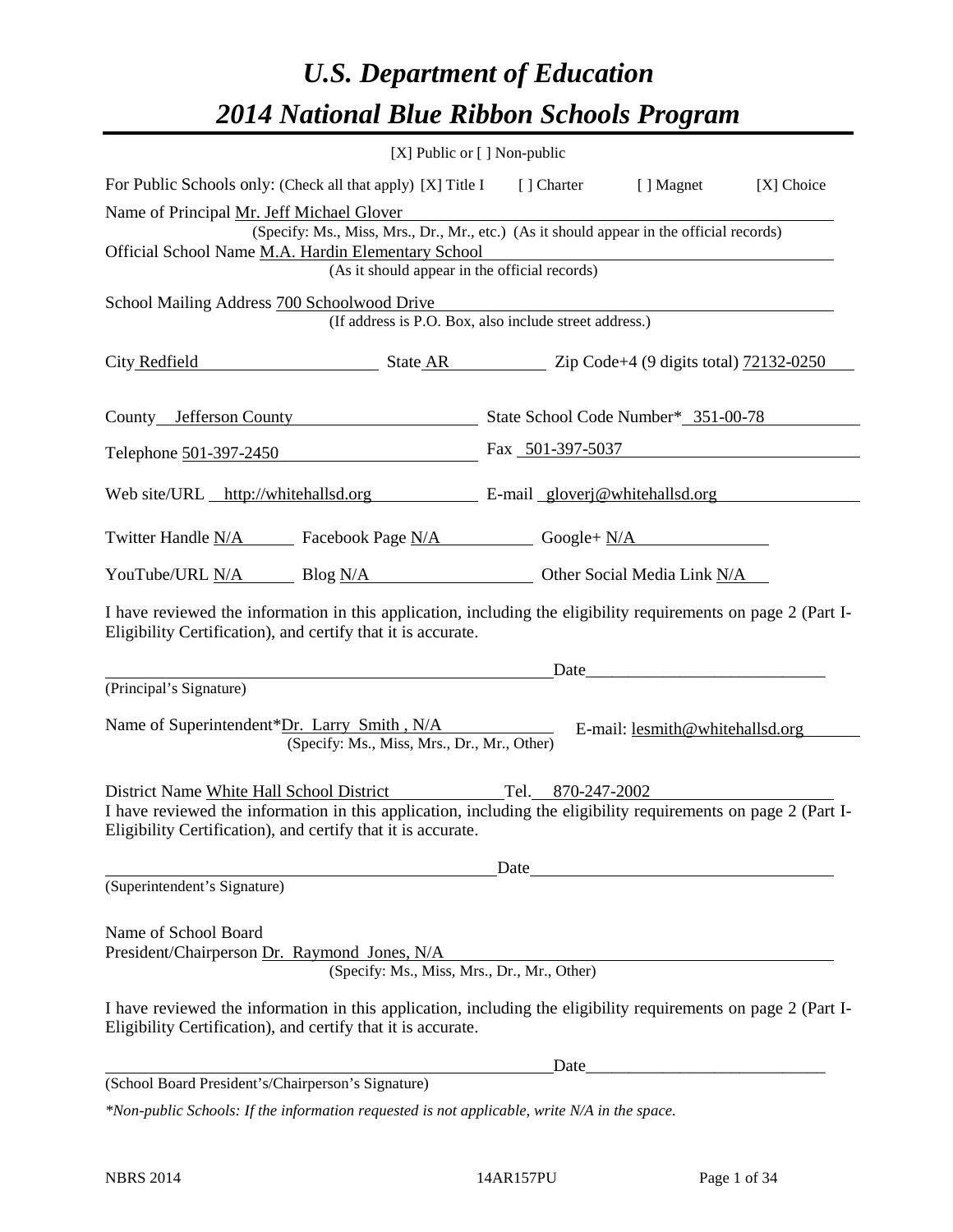# **Include this page in the school's application as page 2.**

The signatures on the first page of this application (cover page) certify that each of the statements below concerning the school's eligibility and compliance with U.S. Department of Education, Office for Civil Rights (OCR) requirements is true and correct.

- 1. The school configuration includes one or more of grades K-12. (Schools on the same campus with one principal, even a K-12 school, must apply as an entire school.)
- 2. The school has made its Annual Measurable Objectives (AMOs) or Adequate Yearly Progress (AYP) each year for the past two years and has not been identified by the state as "persistently dangerous" within the last two years.
- 3. To meet final eligibility, a public school must meet the state's AMOs or AYP requirements in the 2013-2014 school year and be certified by the state representative. Any status appeals must be resolved at least two weeks before the awards ceremony for the school to receive the award.
- 4. If the school includes grades 7 or higher, the school must have foreign language as a part of its curriculum.
- 5. The school has been in existence for five full years, that is, from at least September 2008 and each tested grade must have been part of the school for the past three years.
- 6. The nominated school has not received the National Blue Ribbon Schools award in the past five years: 2009, 2010, 2011, 2012, or 2013.
- 7. The nominated school has no history of testing irregularities, nor have charges of irregularities been brought against the school at the time of nomination. The U.S. Department of Education reserves the right to disqualify a school's application and/or rescind a school's award if irregularities are later discovered and proven by the state.
- 8. The nominated school or district is not refusing Office of Civil Rights (OCR) access to information necessary to investigate a civil rights complaint or to conduct a district-wide compliance review.
- 9. The OCR has not issued a violation letter of findings to the school district concluding that the nominated school or the district as a whole has violated one or more of the civil rights statutes. A violation letter of findings will not be considered outstanding if OCR has accepted a corrective action plan from the district to remedy the violation.
- 10. The U.S. Department of Justice does not have a pending suit alleging that the nominated school or the school district as a whole has violated one or more of the civil rights statutes or the Constitution's equal protection clause.
- 11. There are no findings of violations of the Individuals with Disabilities Education Act in a U.S. Department of Education monitoring report that apply to the school or school district in question; or if there are such findings, the state or district has corrected, or agreed to correct, the findings.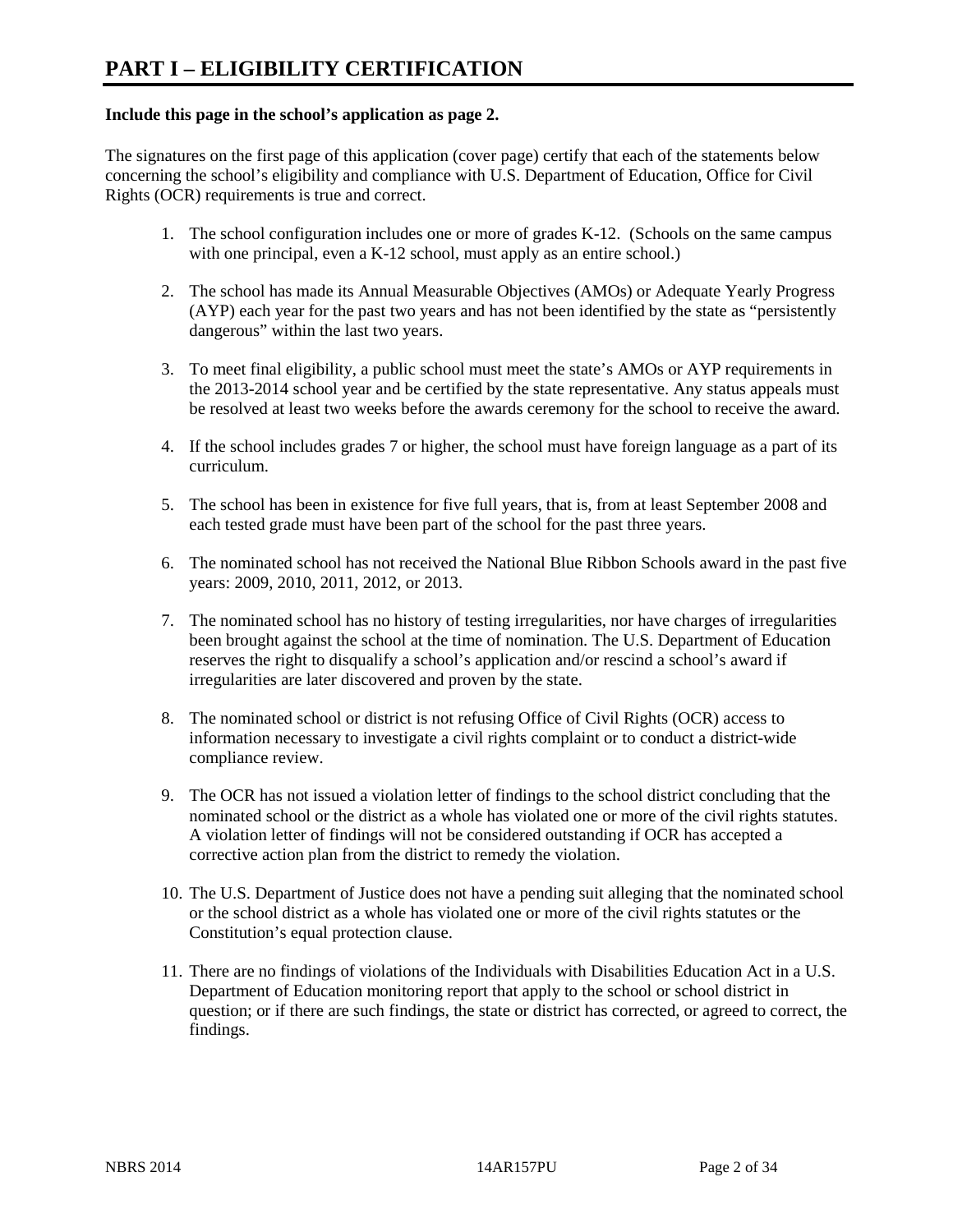# **PART II - DEMOGRAPHIC DATA**

#### **All data are the most recent year available.**

**DISTRICT** (Question 1 is not applicable to non-public schools)

| -1. | Number of schools in the district<br>(per district designation): | $\overline{4}$ Elementary schools (includes K-8)<br>1 Middle/Junior high schools |
|-----|------------------------------------------------------------------|----------------------------------------------------------------------------------|
|     |                                                                  | 1 High schools                                                                   |
|     |                                                                  | $0 K-12$ schools                                                                 |

6 TOTAL

**SCHOOL** (To be completed by all schools)

- 2. Category that best describes the area where the school is located:
	- [] Urban or large central city
	- [ ] Suburban with characteristics typical of an urban area
	- [ ] Suburban
	- [X] Small city or town in a rural area
	- [ ] Rural
- 3. 1 Number of years the principal has been in her/his position at this school.
- 4. Number of students as of October 1 enrolled at each grade level or its equivalent in applying school:

| Grade           | # of         | # of Females | <b>Grade Total</b> |
|-----------------|--------------|--------------|--------------------|
|                 | <b>Males</b> |              |                    |
| <b>PreK</b>     | 0            | $\theta$     | 0                  |
| K               | 15           | 24           | 39                 |
| $\mathbf{1}$    | 17           | 23           | 40                 |
| $\overline{2}$  | 23           | 16           | 39                 |
| 3               | 22           | 16           | 38                 |
| 4               | 25           | 25           | 50                 |
| 5               | 17           | 15           | 32                 |
| 6               | 0            | 0            | $\theta$           |
| 7               | 0            | 0            | 0                  |
| 8               | 0            | 0            | 0                  |
| 9               | 0            | 0            | 0                  |
| 10              | 0            | 0            | 0                  |
| 11              | 0            | 0            | 0                  |
| 12              | 0            | 0            | 0                  |
| <b>Total</b>    | 119          | 119          | 238                |
| <b>Students</b> |              |              |                    |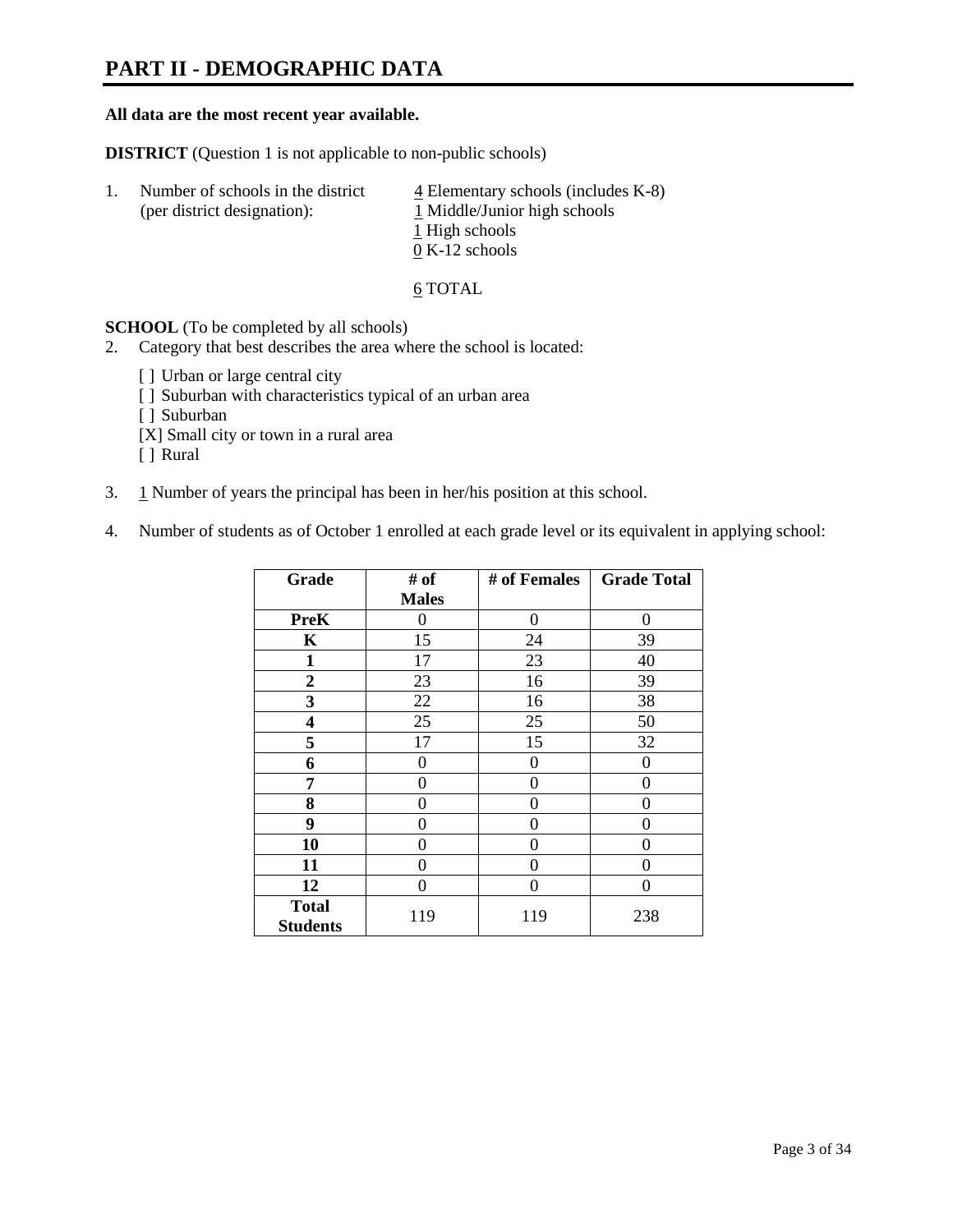5. Racial/ethnic composition of  $1\%$  American Indian or Alaska Native the school: 3 % Asian

 4 % Black or African American 3 % Hispanic or Latino 0 % Native Hawaiian or Other Pacific Islander 89 % White 0 % Two or more races **100 % Total** 

(Only these seven standard categories should be used to report the racial/ethnic composition of your school. The Final Guidance on Maintaining, Collecting, and Reporting Racial and Ethnic Data to the U.S. Department of Education published in the October 19, 2007 *Federal Register* provides definitions for each of the seven categories.)

6. Student turnover, or mobility rate, during the 2012 - 2013 year: 5%

This rate should be calculated using the grid below. The answer to (6) is the mobility rate.

| <b>Steps For Determining Mobility Rate</b>         | <b>Answer</b> |
|----------------------------------------------------|---------------|
| (1) Number of students who transferred to          |               |
| the school after October 1, 2012 until the         |               |
| end of the school year                             |               |
| (2) Number of students who transferred             |               |
| <i>from</i> the school after October 1, 2012 until |               |
| the end of the 2012-2013 school year               |               |
| (3) Total of all transferred students [sum of      | 11            |
| rows $(1)$ and $(2)$ ]                             |               |
| (4) Total number of students in the school as      | 235           |
| of October 1                                       |               |
| $(5)$ Total transferred students in row $(3)$      | 0.047         |
| divided by total students in row (4)               |               |
| $(6)$ Amount in row $(5)$ multiplied by 100        |               |

7. English Language Learners (ELL) in the school:  $0\%$ Number of non-English languages represented:  $0$ Specify non-English languages:

0 Total number ELL

8. Students eligible for free/reduced-priced meals: 50 %

Total number students who qualify: 120

If this method is not an accurate estimate of the percentage of students from low-income families, or the school does not participate in the free and reduced-priced school meals program, supply an accurate estimate and explain how the school calculated this estimate.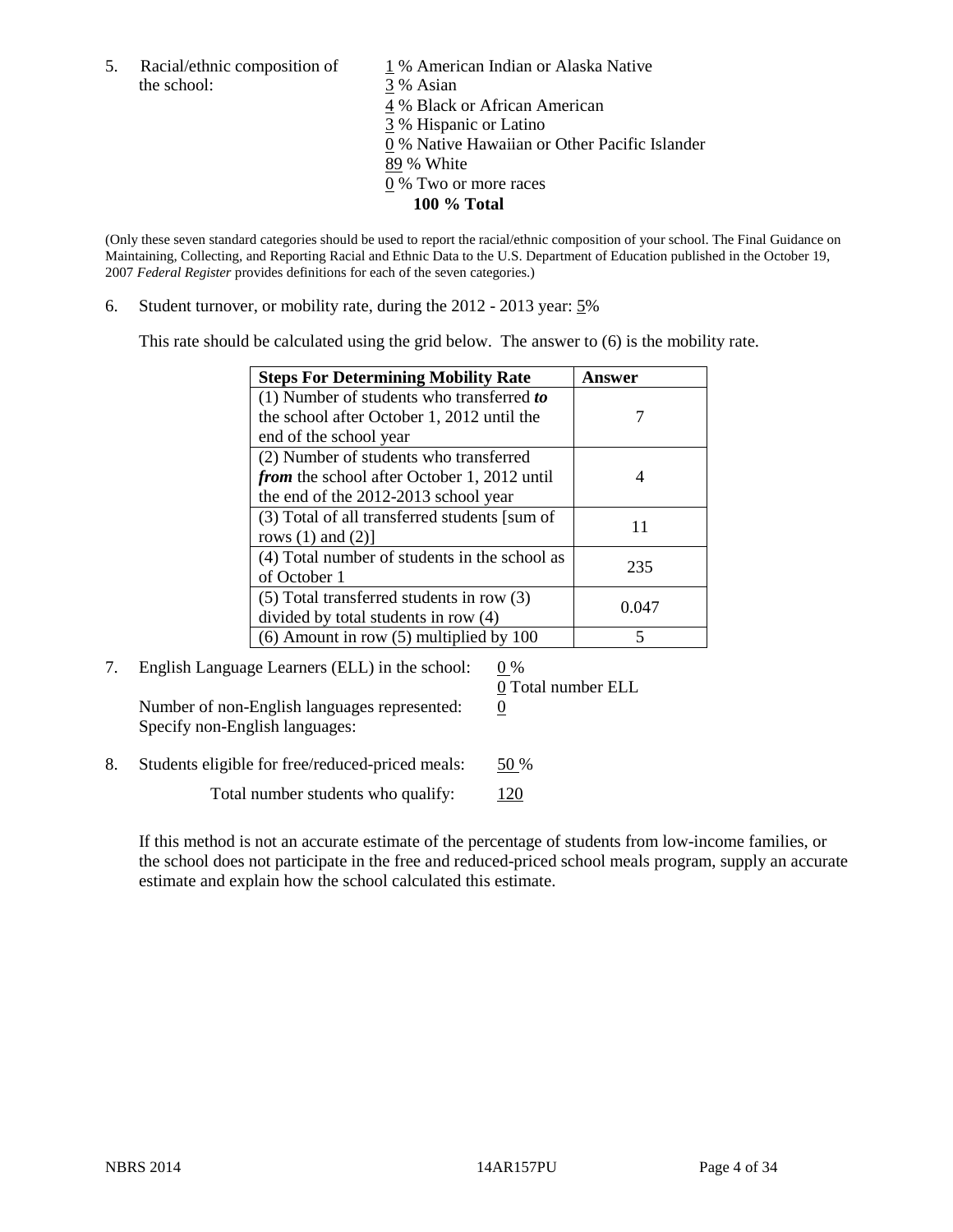28 Total number of students served

Indicate below the number of students with disabilities according to conditions designated in the Individuals with Disabilities Education Act. Do not add additional categories.

| 1 Autism                | 0 Orthopedic Impairment                 |
|-------------------------|-----------------------------------------|
| 0 Deafness              | 0 Other Health Impaired                 |
| 0 Deaf-Blindness        | 2 Specific Learning Disability          |
| 0 Emotional Disturbance | 23 Speech or Language Impairment        |
| 1 Hearing Impairment    | 0 Traumatic Brain Injury                |
| 0 Mental Retardation    | 1 Visual Impairment Including Blindness |
| 0 Multiple Disabilities | 0 Developmentally Delayed               |
|                         |                                         |

10. Use Full-Time Equivalents (FTEs), rounded to nearest whole numeral, to indicate the number of personnel in each of the categories below:

|                                       | <b>Number of Staff</b>      |
|---------------------------------------|-----------------------------|
| Administrators                        |                             |
| Classroom teachers                    | 12                          |
| Resource teachers/specialists         |                             |
| e.g., reading, math, science, special | 8                           |
| education, enrichment, technology,    |                             |
| art, music, physical education, etc.  |                             |
| Paraprofessionals                     | $\mathcal{D}_{\mathcal{L}}$ |
| Student support personnel             |                             |
| e.g., guidance counselors, behavior   |                             |
| interventionists, mental/physical     |                             |
| health service providers,             |                             |
| psychologists, family engagement      |                             |
| liaisons, career/college attainment   |                             |
| coaches, etc.                         |                             |
|                                       |                             |

11. Average student-classroom teacher ratio, that is, the number of students in the school divided by the FTE of classroom teachers, e.g.,  $22:1$   $20:1$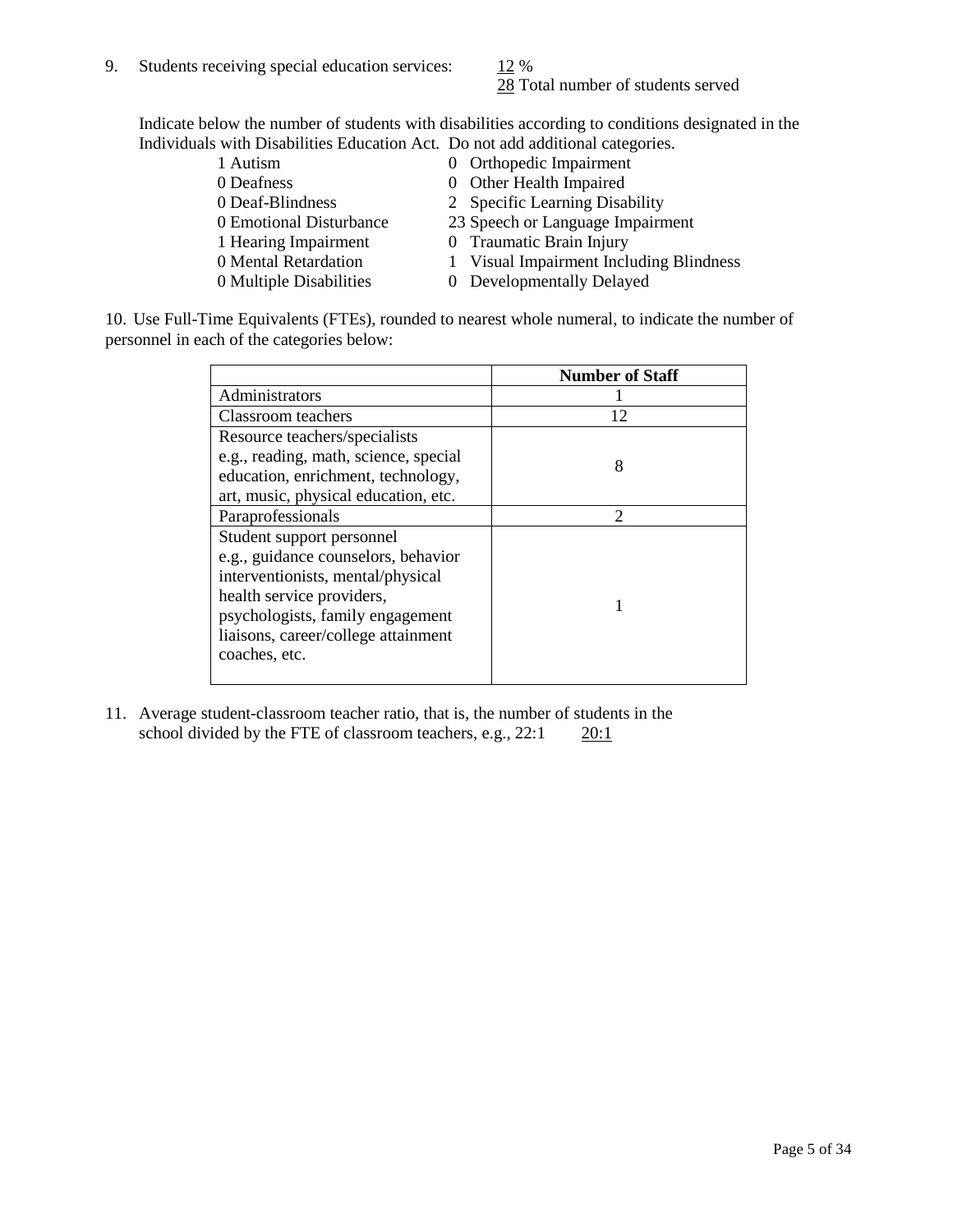12. Show daily student attendance rates. Only high schools need to supply yearly graduation rates.

| <b>Required Information</b> | 2012-2013 | 2011-2012 | 2010-2011 | 2009-2010 | 2008-2009 |
|-----------------------------|-----------|-----------|-----------|-----------|-----------|
| Daily student attendance    | 95%       | 95%       | 94%       | 96%       | 94%       |
| High school graduation rate | 0%        | 9%        | 0%        | 0%        | 0%        |

### 13. **For schools ending in grade 12 (high schools)**

Show percentages to indicate the post-secondary status of students who graduated in Spring 2013

| <b>Post-Secondary Status</b>                  |    |
|-----------------------------------------------|----|
| Graduating class size                         |    |
| Enrolled in a 4-year college or university    | 0% |
| Enrolled in a community college               | 0% |
| Enrolled in career/technical training program | 0% |
| Found employment                              | 0% |
| Joined the military or other public service   | 0% |
| <b>Other</b>                                  | 2% |

14. Indicate whether your school has previously received a National Blue Ribbon Schools award. Yes  $No \underline{X}$ 

If yes, select the year in which your school received the award.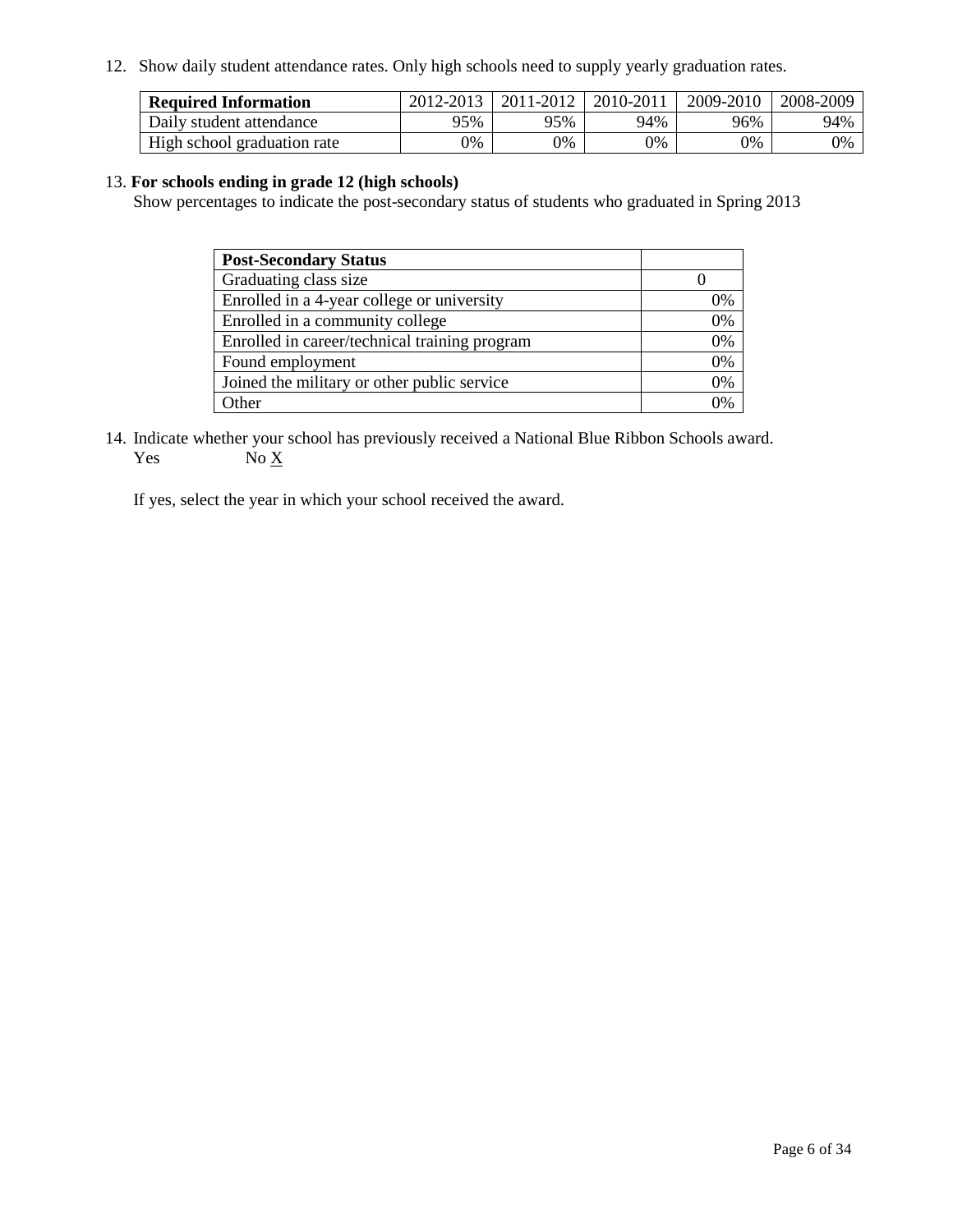The vision of the White Hall School District is to serve the needs and interests of its students by providing quality educational programs consisting of curricular and extracurricular activities designed to enhance the strength of this nation. M.A. Hardin Elementary School, one of four elementary schools in the district, embraces our district's vision and proudly proclaim to be the Hardin C.U.B.S.; Children United By Success!

Our school's mission is to empower all our children to become responsible, inquisitive, and productive citizens in our changing world. We believe that each child will achieve success academically, socially, emotionally, and physically. It is our philosophy at Hardin that when staff, students, parents, and the community work together this mission is accomplished.

M.A. Hardin is the only elementary school in the White Hall district not located in the city of White Hall, Hardin is in Redfield, a town approximately 16 miles north of White Hall. Redfield is a small town with around 1000 residents. The town was incorporated in 1889 and named after J.E. Redfield, the president of the Little Rock, Mississippi River, and Texas Railroad. The community is rich in history. It has three properties listed in the National Register of Historic Places and is the home of the Mammoth Orange Café, considered by Arkansas Tourism as being possibly the most recognizable "unique" dining facility in Arkansas. The Redfield Public Library, F.P. Baugh City Park, and Tar Camp Park, located along the nearby Arkansas River, provide our children abundant opportunities to learn, grow, and be happy!

This year the White Hall School District includes six school sites consisting of four K-5 facilities, one 6-8 middle school, and one 9th grade freshman academy and 1 high school. The school's ethnicity profile of 2,948 students is: Caucasian/Hawaiian 77.33%, African American 14.70%, Hispanic 3.03%, Asian 2.5%, Native American 0.44%, and 2 or more races 1.4%. All six of the district's campuses are NCA accredited with no deficiencies. All 177 teachers in the district are highly qualified.

In the 2012- 2013 school year, Hardin was restructured from a K-6 campus to K-5. Currently Hardin has an enrollment of 235 students. There are two sections of each grade level with an average student/teacher ratio of 20.1. Of the 235 students, 96.4% are Caucasian, 1.7% African American, and 2% other races.

In 2013, from Hardin's combined student population, 50.42% qualified for Free/Reduced-Price Meals/Socio-economic Disadvantaged Students.

### HIGH STUDENT ACHIEVEMENT AT HARDIN!

M.A. Hardin Elementary students have shown strong academic performance on Arkansas state assessments over the past five years. In 2013, Hardin ranked in the top 10% of elementary schools on the Arkansas Augmented Benchmark Exams for grades 3-6 in both Math and Literacy. In 2013, we were also recognized by The University of Arkansas Office for Education Policy as a High Achieving Elementary School. In the category for Top 25 Elementary Schools in Arkansas Based on Benchmark Literacy, Hardin is 17th in the state. Our school is ranked 5th in the category Top 5 Overall Elementary Schools in Central Arkansas Based on Benchmark Literacy Achievement. Our 4th Grade is 2nd in the Top 3 Schools by Grade Level in Central Arkansas Based on Benchmark math Achievement. The 4th grade is also 9th in the category Top 10 Arkansas Schools: Grade Four Math Achievement. In November, 2013 Hardin received a Benchmark Growth 2006-2013 Outstanding Educational Performance award. The award highlights elementary and middle schools that have shown the greatest improvement in math and literacy calculated on the basis of the benchmark exam. Hardin has also met AMO (Annual Measurable Objectives) on the Arkansas Augmented Benchmark Exams for the past two years and earned the Achieving School Status each year from the state of Arkansas. Student achievement like this doesn't just happen! The Hardin team works hard to assess and address the academic needs of each individual student. Students are evaluated on a daily basis through teacher observation and daily work. In addition to this, chunk tests are given in math, literacy, and science at frequent intervals for grades 1-5. Hardin teachers also give STAR Math and STAR Reading assessments on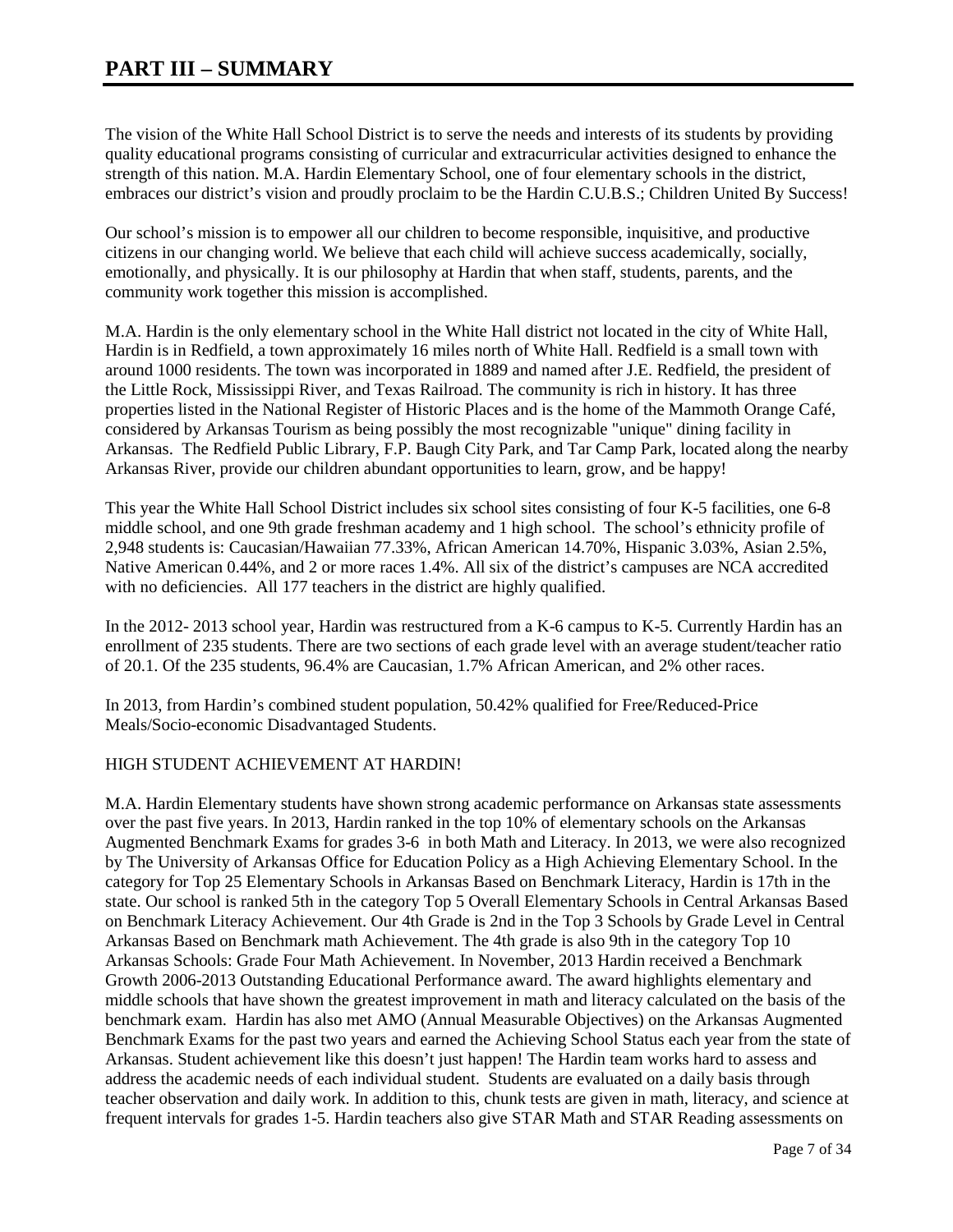a regular basis to assess student needs. The DIBELS oral reading fluency test is used to monitor student's reading progress. Small group instruction in both math and literacy is used to remediate areas of weakness in identified students. Qualifying students also attend a reading lab daily. All students receive practice, or skill reinforcement in a computer lab. Hardin also provides an after school tutoring program in both the fall and spring semesters for students needing remediation.

# CHARACTER MATTERS AT HARDIN!

Our school believes that good character produces quality students. Our students are expected to exemplify good character each day. We believe that a student should be focused and ready to learn when they enter the classroom. Responsible classroom behavior, an important part of good character, is reinforced daily in every classroom with clear rules and consequences. In addition to this, our counselor presents lessons from the Character Counts Coalition to all students at Hardin. Good character is recognized and rewarded at our school through the presentation of the "Good Character-Students of the Month" award for each grade level. Citizenship is awarded annually in our academic awards assembly. Hardin also presents a coveted "Dan Mincy Character Award" to one fifth grade student. To obtain this award, the student must have demonstrated outstanding character and behavior throughout his/her years at Hardin.

# HARDIN CARES FOR KIDS!

In order for quality learning to occur, we believe that all the needs of our students must be addressed. If our students are going to be academically strong they must also be socially, emotionally and physically strong. We have programs in place at Hardin to address these needs. One way to ensure a safe and happy school climate is to have our students involved in the process. An example is the production of an anti-bullying video by our student video club that is shown to all students. Sometimes our students have difficulties. Our school counselor provides individual or small group sessions for students experiencing stress due to family struggles. Occasionally, students are simply hungry. Along with our school breakfast and lunch program, we participate in the Arkansas Rice Depot Food Backpack Program, facilitated by our Wellness committee. This program is designed to discreetly provide any student that displays a nutritional need with a backpack containing "kid friendly" food to take home each week-end.

Hardin Elementary School is a family. Daily, when students arrive for school, they are greeted with friendly smiles and words of encouragement by the faculty and support staff at Hardin. They see the principal, teachers, teacher aides, the school resource officer, cafeteria staff, custodians, and volunteer parents all working to make Hardin Elementary a safe and happy "school home".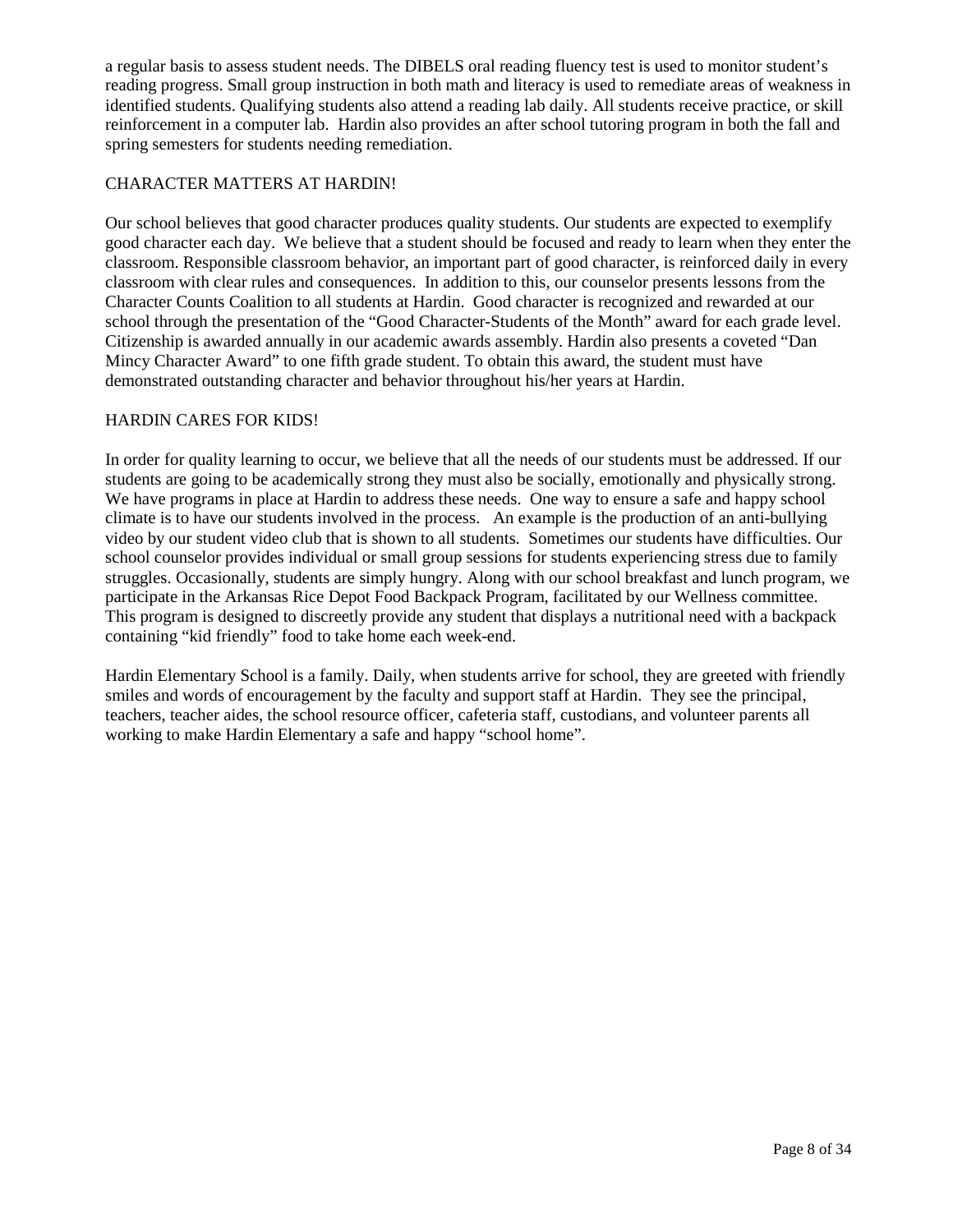# **1. Assessment Results:**

a) Arkansas student achievement for Annual Measurable Objective (AMO) is measured through The Arkansas Comprehensive Testing Assessment, and Accountability Program's (ACTAPP) tests. An Augmented Benchmark Examination was administered in grades 3, 4, & 5 in 2012-2013, and in grades 3-6 in the previous four years. Due to restructuring, we are now a K-5 school. The Augmented Benchmark exam is comprised of both multiple choice and open response questions in literacy and math. Science is tested in fifth grade but is not currently a part of AMO. Also not included in calculating AMO are subpopulations with fewer than 25 % of students in grades 3-6. Hardin has a sub population of more than 25% of students in the category of White Students and Free/Reduced-Price Meals/Socio-economic Disadvantaged Students only. Scoring categories on the Augmented Benchmark Exam for grades 3-6 are Below Basic, Basic, Proficient, and Advanced, with Proficient and Advanced meeting AMO. Students scoring at the proficient level demonstrate solid academic performance for the grade level tested and meet state standards. Students that fail to perform at the proficient levels are written an Academic Improvement Plan that lists specific interventions designed to raise the student's academic performance. At Hardin, we are continuously striving to meet 100% percent proficient and/or advanced across the board.

Additional factors in meeting AMO are attendance rates: 92% is the minimum state requirement, Hardin averages 94%. The state also requires 95% tested, and Hardin fulfills this requirement.

Other standardized tests administered at Hardin through the state's ACTAPP program are the Iowa Tests of Basic Skills (IOWA) at grades 1-2. Students who fall below the 50th percentile in Reading, Language, and Math are identified and receive an Academic Improvement Plan and an Intensive Reading Plan.

b) Hardin Elementary has met all requirements for Annual Measurable Objectives (AMO) for 2011-2012 and 2012-2013 and Annual Yearly Progress (AYP) from 2008-2009 through 2010-2011. Our scores on the Arkansas Benchmark Exams have consistently been some of the highest in the state. We have one subpopulation in Free/Reduced-Price Meals/Socio-economic Disadvantaged Students. Unless otherwise noted assessment results are cited for our combined population.

In 2008-2009, 88 percent of third graders were proficient or advanced in literacy. This number has steadily increased to 93 percent in 2012-2013. In math, our percentage of third grade students scoring advanced or proficient has steadily remained at over 90 percent over a five year span. In 2011-2012, Hardin had 100 percent of our third grade students score 100 percent proficient or advanced in literacy and math.

Achievement by our fourth, fifth, and sixth graders also steadily increased during the past five years. Over 90 percent of students in fourth and fifth grades are currently proficient or advanced in reading, 93 percent of fourth graders are currently proficient or advanced in math, and 88 percent of fifth graders are proficient or advanced in math. In 2011-2012, 92 percent of our sixth graders were proficient or advanced in literacy, and 86 percent were or advanced in math.

Our subpopulation of Free/Reduced-Price Meals/Socio-economic Disadvantaged Students do equally well in scoring proficient or advanced in literacy and math in all grade levels.

One performance trend found in our analysis of test data is that our students are steadily moving from proficient to advanced. This trend was found at third, fourth, fifth and sixth grades. For example in 2008- 2009 only 41 percent of third graders scored advanced in literacy compared to 85 percent advanced in 2012- 2013. In third grade math, scores have gone from 47 percent advanced to 75 percent advanced. In 2008- 2009, only 7 percent of sixth graders were advanced. This number grew to 36 percent advanced in 2011- 2012. Our biggest gain, in moving students from proficient to advanced, has been in the fourth grade in literacy. In 2008-2009, only 25 percent of students scored advanced. In 2012-2013, 70 percent of fourth graders were advanced in literacy.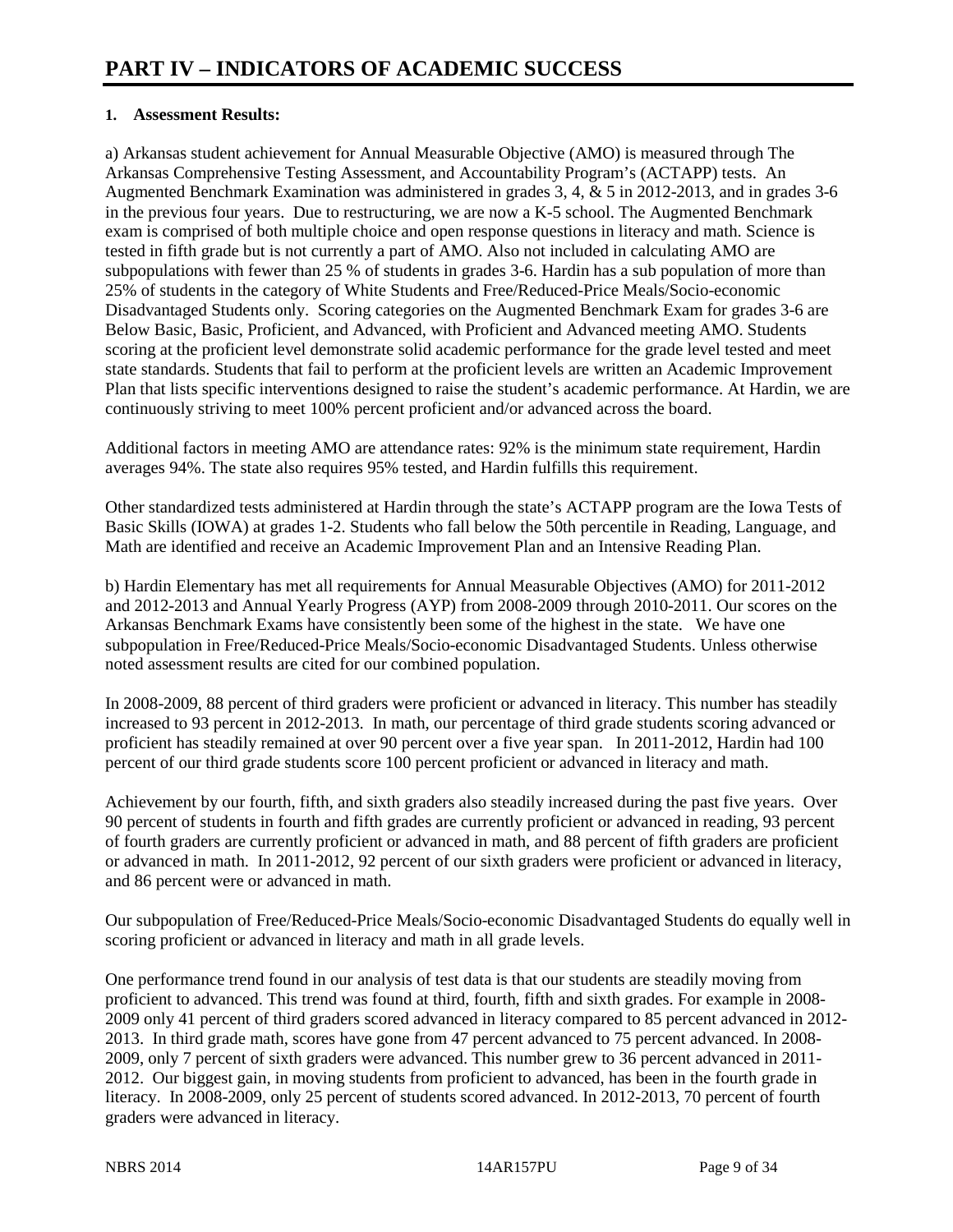We contribute much of our student's academic success to having an exceptional staff that makes instructional decisions based on student data from a variety of sources. This is further capitalized by the fact that the Hardin faculty believes that 100 percent of our students are capable of achieving proficient or advanced and instruct accordingly.

Only one achievement gap has been noted in Hardin's test scores. Our 2012-2013 test scores show there is over a 10 point gap in the number of fifth graders from the combined population moving from proficient to advanced than from our Free/Reduced-Price Meals/Socio-economic Disadvantaged students subpopulation This is apparent in both literacy and math. To close this gap, we have reached out to parents, making them more aware of the importance of best effort and how it affects their child's academic performance. Research has shown how influential parental attitudes can be to a student's academic successes. When parents believe that their "children can get smarter they do get smarter", which gives us that extra push it takes to move students from proficient to advanced.

# **2. Using Assessment Results:**

Hardin teachers use both formative and summative assessments throughout the school year to plan instruction. Academic Improvement Plans (AIP) are written for students in grades 1-5 who do not meet state requirement and Intensive Reading Interventions (IRI) are developed for students who do not meet state proficiency levels. At the beginning of the school year the classroom instructor, math specialist, and reading specialist meet to review the data from the summative assessments and identify the deficiencies for these students. The specialists and classroom instructors meet regularly to make adjustments to the instruction in the classroom and the interventions employed by the specialists based on the student's progress. Parent meetings are held at the beginning of the year to explain the process and interventions that are developed for their student.

Our first through fifth grade students take quarterly grade specific tests developed by The Learning Institute (TLI). The tests are shorter but similar to the Augmented Arkansas Benchmark Exam. Instructors meet in grade level teams and complete an instructional analysis for each module. This allows staff to share ideas and to enhance instruction and improve the performance of their students. Other formative assessments include Developmental Reading Assessments (DRA), Developmental Spelling Assessments (DSA), Dynamic Indicators of Basic Early Literacy Skills (DIBELS), STAR Reading, and STAR Math. The results from these tests are found in Student Accountability Reports along with the TLI module results. This allows instructors to analyze student progress and improve performance by focusing on areas in need of student growth throughout the school year. Prior to starting school, kindergarten students are screened using the BRIGANCE Kindergarten Basic Assessments. These scores along with teacher ratings are used to detect children with the potential to struggle as well as to identify students who may be gifted and academically talented. Kindergarten teachers also complete the QUALLS Early Learning Inventory (QELI) for each of their students.

Summative assessments include the Augmented Benchmark Exam for students in third through fifth grades. First and Second grade students take the Iowa Test of Basic Skills norm-referenced test. Formative assessment data combined with summative assessment data comprises our Arkansas Comprehensive School Improvement Plan (ACSIP). The three year trend analysis for our math and literacy scores has identified areas for improvement. The identified areas for literacy are improving reading with an emphasis on vocabulary in lower grades, improving open response and multiple choice in literary and practical passages, and writing content and style in upper grades. In math an emphasis on measurement in upper grades and numbers and operations in the lower grades was identified. The focus of our curriculum and instruction in these areas has yielded improvement for our students. In 2013 we met our AMO (Annual Measureable Objectives) and were designated as an achieving school by the state of Arkansas.

Our school's assessment results are shared annually with parents and the community at our Report to the Public held in the early fall. Grade level and school data is also available to parents and the community through the State Report Card. The State Report Card is mailed to every parent and is also available, along with the Report to the Public, on the school's web site.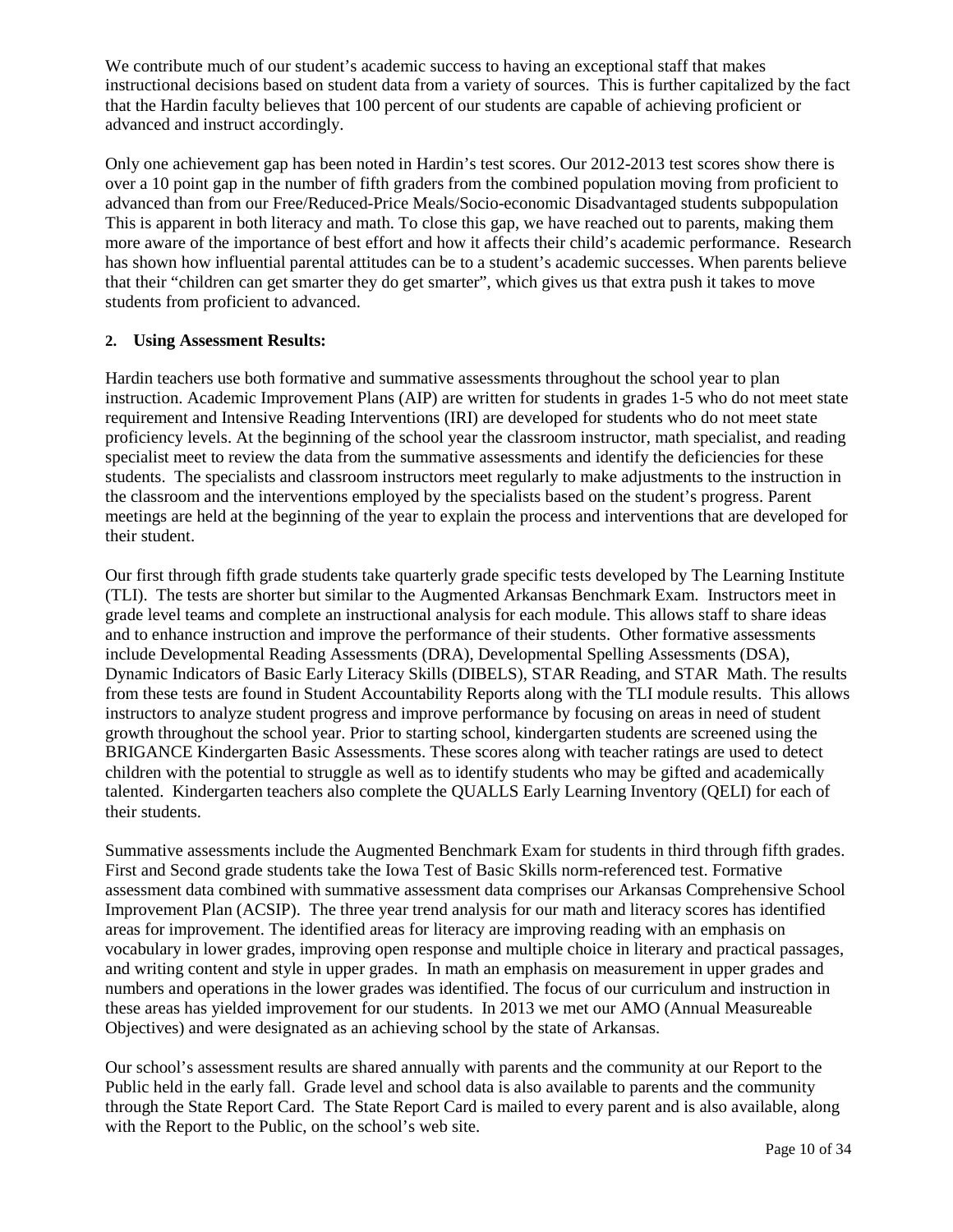#### **3. Sharing Lessons Learned:**

M. A. Hardin students demonstrate academic success. We are proud of our school's achievements and we are happy to share our methods with others. We strive to teach our students the importance of doing their personal best; our teachers live by that same philosophy.

Our faculty is continually learning, growing, training, and sharing. We learn from others and we are eager to share what we know with other teachers in our field.

Our first grade teachers recently attended a Cognitively Guided Math Instruction workshop and were small group facilitators sharing information with teachers from several districts. Our school speech pathologist shared her classroom based assessment and functional communication skills checklist with other speech pathologists in the area. Experienced teachers at Hardin serve as cooperating teachers for the University of Arkansas at Pine Bluff. In addition, several Hardin teachers have served as mentors for beginning teachers preparing for the Praxis III portion for their teaching certification. Hardin teachers also use district grade level meetings to share ideas and instructional methods with other teachers in the district. Our school counselor conducts in-services to teachers on multiple campuses to provide training in dealing with bullying, identifying child abuse, and other current issues. The media director uses her technology training to conduct teacher in-services on new technology and web page design.

In 2012-2013 our faculty was one of ten chosen by the Arkansas Department of Education to serve as a pilot school to evaluate a new system for evaluation. The Hardin staff went through extensive training provided by the ADE before the school year began and worked extensively throughout the year with state department representatives to provide information on the effectiveness of the system. In 2013-2104 the Hardin staff, during Pre School in-service, shared information regarding the new system with other schools in the district. One of our faculty members is currently serving as a liaison with the district to continue to educate our teachers in the evaluation system.

### **4. Engaging Families and Community:**

Our family and community members are wanted and needed! Making people feel welcome is a key strategy in promoting family and community involvement at M.A. Hardin.

The week before school starts parents and students are invited to a "Meet the Teacher Night." Through an informal atmosphere, complete with hotdogs and all the trimmings, parents and students get to meet the faculty, tour the building, and visit their classroom. The first week of school, we hold an open house where teachers provide parents with information about their curriculum, classroom management procedures, and other information pertaining to their classroom. Parents are asked to complete a volunteer survey indicating ways they might like to participate. Reading aloud, tutoring, demonstrating a special talent, speaking or reading to a classroom, tutoring, and assisting with special events are all encouraged. During open house parents are also enlisted to join the P.T.O. Our P.T.O works tirelessly to support the school; we could not exist without them. They work with teachers to organize events, and to provide additional funding as needed.

Hardin parents and community members are invited to attend all school assemblies and student programs. Events are advertised by notes home with students, the school's web site and calendar, and on the school's marquee. Programs, such as Muffins for Moms, Donuts for Dads, Math, Science and Literacy nights, art shows, Grandparents and Veterans Days are always successful. Awards assemblies and student productions are standing room only!

We believe that parents and community members need to be informed. A Report to the Public, presented annually by the principal, informs parents and community of our educational goals and accomplishments. The district and school's webpage is to keep parents constantly informed and updated on information vital to their child's education. Hardin teachers use the web site to post class schedules, conferences times, weekly homework assignments, calendar events, and test dates. The site also offers a portal to 'Pinnacle Plus" to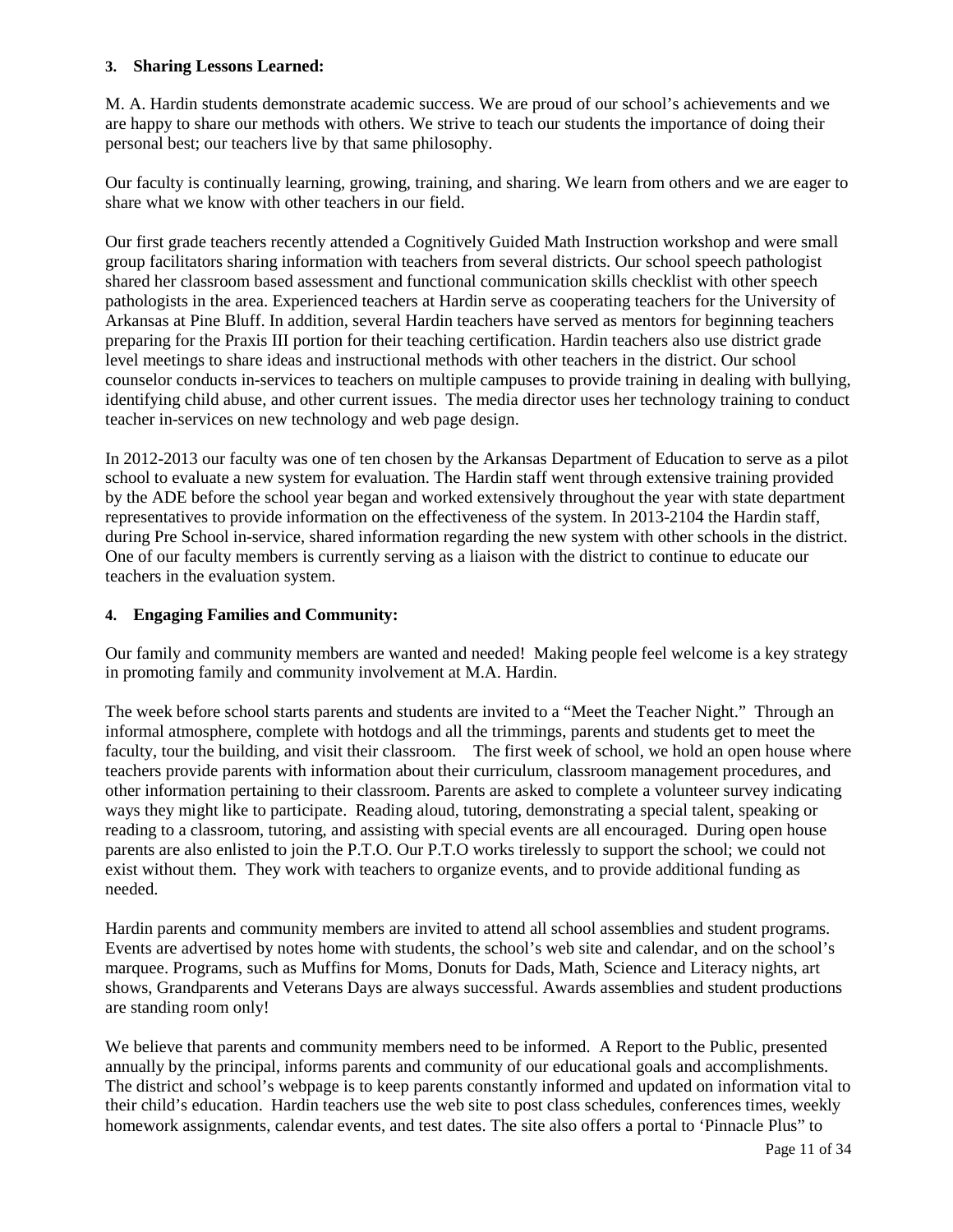access student's grades at any time. Weekly newsletters are sent home and students in grades 3-5 take home a daily assignment book. Every class uses a red folder to take home daily work and school notes. A 4 ½ week progress report goes home quarterly as well as a 9 week final grade report. Two parent/teacher conferences are held annually.

When parents and community members are welcomed, given opportunities to participate, and are kept informed, strong, confident, and successful students emerge!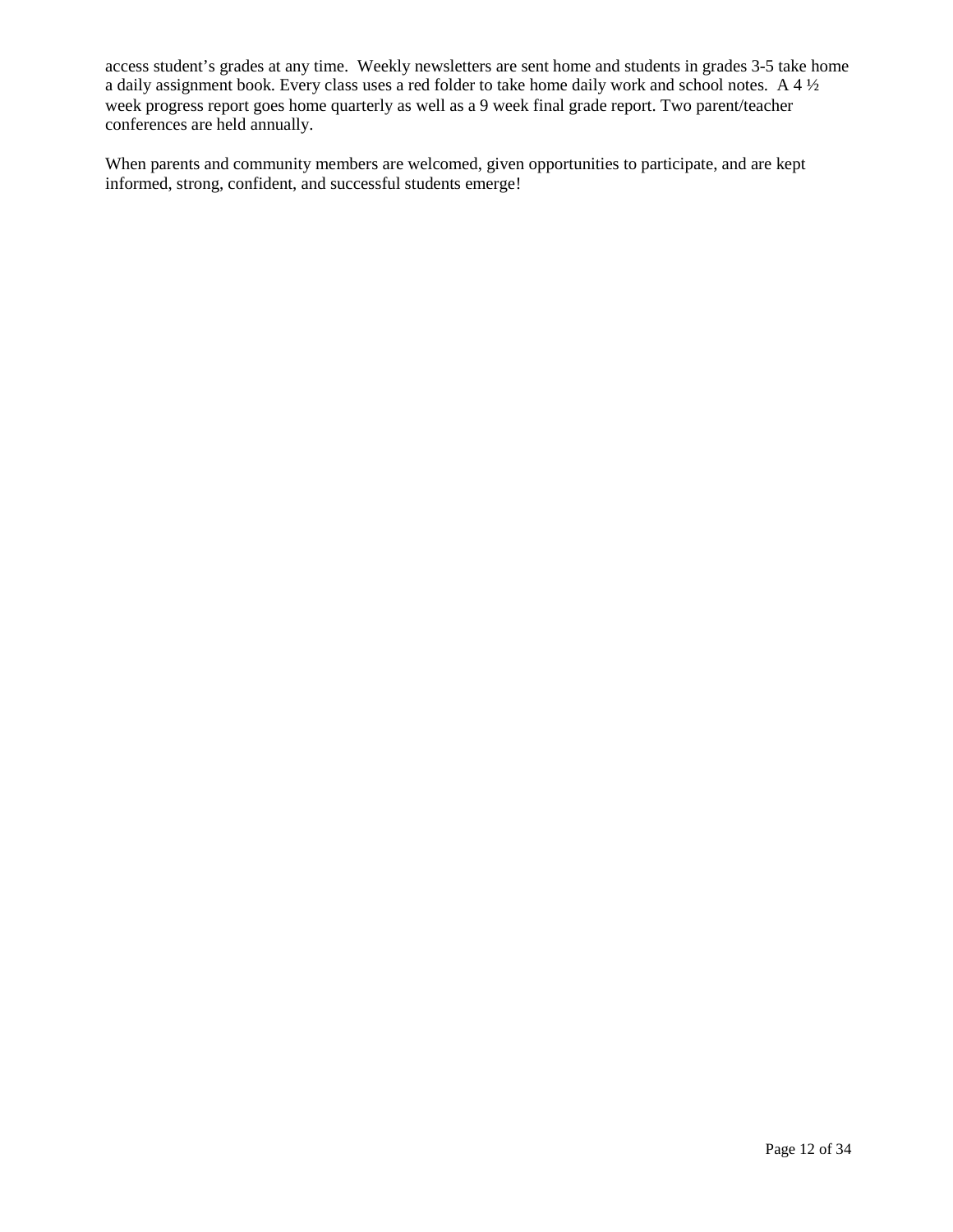# **1. Curriculum:**

M.A. Hardin Elementary students have shown an increase in test scores over the past five years in Math and Literacy. One reason for this is better execution of a curriculum that is aligned to our state and common core standards.

In addition, we have implemented a very effective formative assessment program, called TLI (The Learning Institute). The company uses our curriculum map and pacing schedule to generate interim assessments. Through these assessments, called "chunk testing", teachers and administrators get immediate, detailed results for each student. With this information, our teachers develop appropriate and effective lessons that meet the needs of every student.

Hardin Elementary has several support programs that have been proven to increase student achievement in math and literacy. A highly qualified teacher works with small groups each week in Reading. Identified students in the first-third grades attend a reading computer lab (C.E.I.) each day. The reading teacher also works with small groups during the day on reading comprehension skills. The math teacher, also highly qualified, works with small groups from grades 1-5 on math skills that need remediation.

Our Plato Lab (Plato K-12 Online Learning Technologies) provides a highly individualized mode of learning for any student needing math or reading remediation, reinforcement, or enrichment.

Point-In-Time after school tutoring is offered in the spring and fall to students needing to strengthen reading and math skills.

# Reading

The basal reader is used, along with supplemental materials, for reading instruction. Teachers focus on teaching phonemic awareness, phonics, vocabulary, reading fluency, and strategies for comprehension. Teachers have been trained in Ella and Effective Literacy.

# Writing/English

Writing and English grammar skills are taught and practiced at Hardin. Teachers provide a writing block of time daily. Students use strategies learned from Step up to Writing and 6+ Traits of Writing. Along with writing instruction, teachers use the adopted English series and supplemental materials to teach grammar according to the state and common core standards.

# Math

Teachers use the adopted math series, as a resource for teaching math skills. However, many supplemental learning materials and programs are incorporated into math instruction each day. Concepts are taught and practiced for mastery through the use of manipulatives, math games, and technology.

# Science

Our science curriculum is based on the district's adopted textbook and supplemental materials. For instance, teachers use the Science Studies Weekly magazine and Houghton Mifflin science kits for each grade level.

# Social Studies

Social Studies concepts are taught in a variety of ways at Hardin. Teachers use the textbook series as well as supplemental resources. Community speakers are used frequently and students participate in Constitution Day, Columbus Day, Veterans Day and Black History Month. Classes receive a Studies Weekly magazine that is closely aligned to our curriculum frameworks

# G.A.T.E.

Hardin's Gifted and Talented program provides enrichment lessons for identified students. These students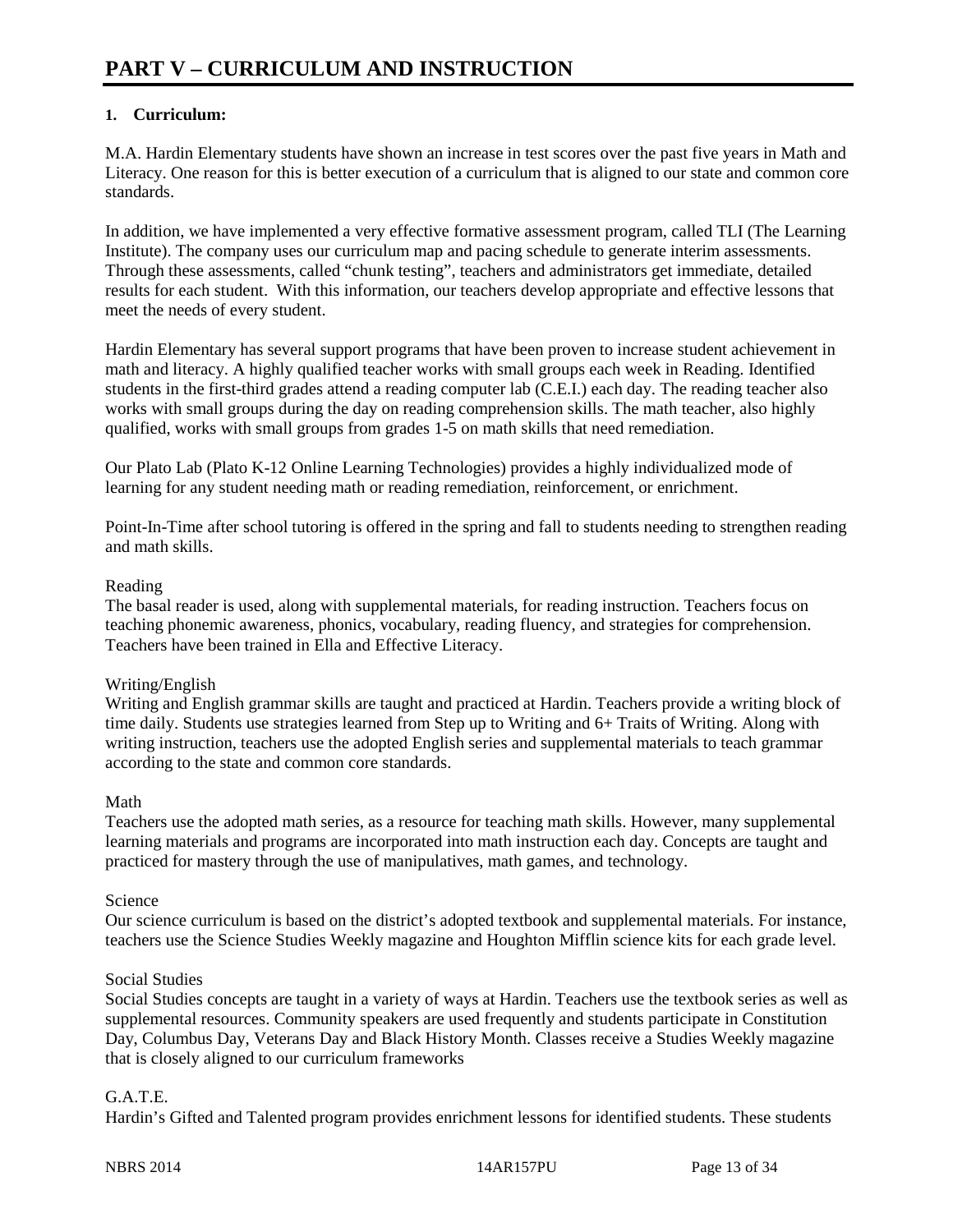develop higher level thinking skills by participating in competitions such as the Stock Market Game, The Arkansas Elementary Ouiz Bowl, and chess tournaments.

### Physical Education

Students have 100 minutes of physical education per week. Hardin's P. E. program is active and engaging. Lessons are geared to improve gross and fine motor skills in children, teach social skills through games, and provide them with information for building a healthy lifestyle.

# Art

Art classes at Hardin offer students the opportunity for hands on sensory experiences in learning. Students go to art each week for 50 minutes. They are encouraged to express themselves while learning art skills as well as other skills in the curriculum. For instance, Math skills in the form of geometric shapes, angles, and symmetry are used to create unique art work that is displayed throughout the school.

#### Music

Students attend music two times per week. Basic concepts of music are taught with special emphasis on cultural awareness, folk music, patriotic songs, seasonal music, instrument families, music reading, and composers.

### Technology

Technology is embedded throughout the curriculum. Every class has a Smart Board used for interactive instruction. Classrooms are also equipped with computers, LCD projectors, document cameras and several handheld student keyboards. The school has three student labs, plus educational software for every grade level and every discipline. The district purchases licenses for several online programs. Students are taught basic computer skills by lab managers.

#### Health and Wellness

Health and wellness education is very important at Hardin. We coordinate with the state to provide vision, dental, and hearing screenings. Programs such as "Jump Rope for Healthy Heart" sponsored by the American Heart Association and "Healthy Heart" sponsored by The University of Arkansas Medical Sciences, and "Be a Winner" sponsored by the Redfield Police Department offer our children wonderful information on being heart healthy and drug free.

#### Media Center

Our Media Center is a very important part of out student's success. The media center is always open for students providing plenty of opportunities for free flow and scheduled classes where students are taught library, research, and technology skills by a full time licensed media specialist.

#### **2. Reading/English:**

M.A. Hardin's reading program consists of a variety of methods to teach children to be successful readers. Our reading program utilizes a number of teaching strategies beginning in kindergarten. WE want children to be good readers and develop a lifelong love for reading!

Our teachers follow a curriculum map and pacing guide when planning reading instruction. Teachers use a basal reading program as the foundation for reading instruction in the classroom. However, other research programs are used to supplement the basal and fill in gaps on the curriculum map. ELLA and Effective Literacy materials are used in all grades. Classroom reading instruction also includes guided reading groups, Raz-Kids, an online reading resource, paired reading literature circles, reading response journals, and teacher read-aloud. Every class has a reading center full of books and comfortable places to curl up and reading during D.E.A.R. (Drop Everything and Read), a twenty minute block of silent reading time provided daily. When the weather is pretty, you will see classes enjoying their D.E.A.R. time in our beautiful courtyard.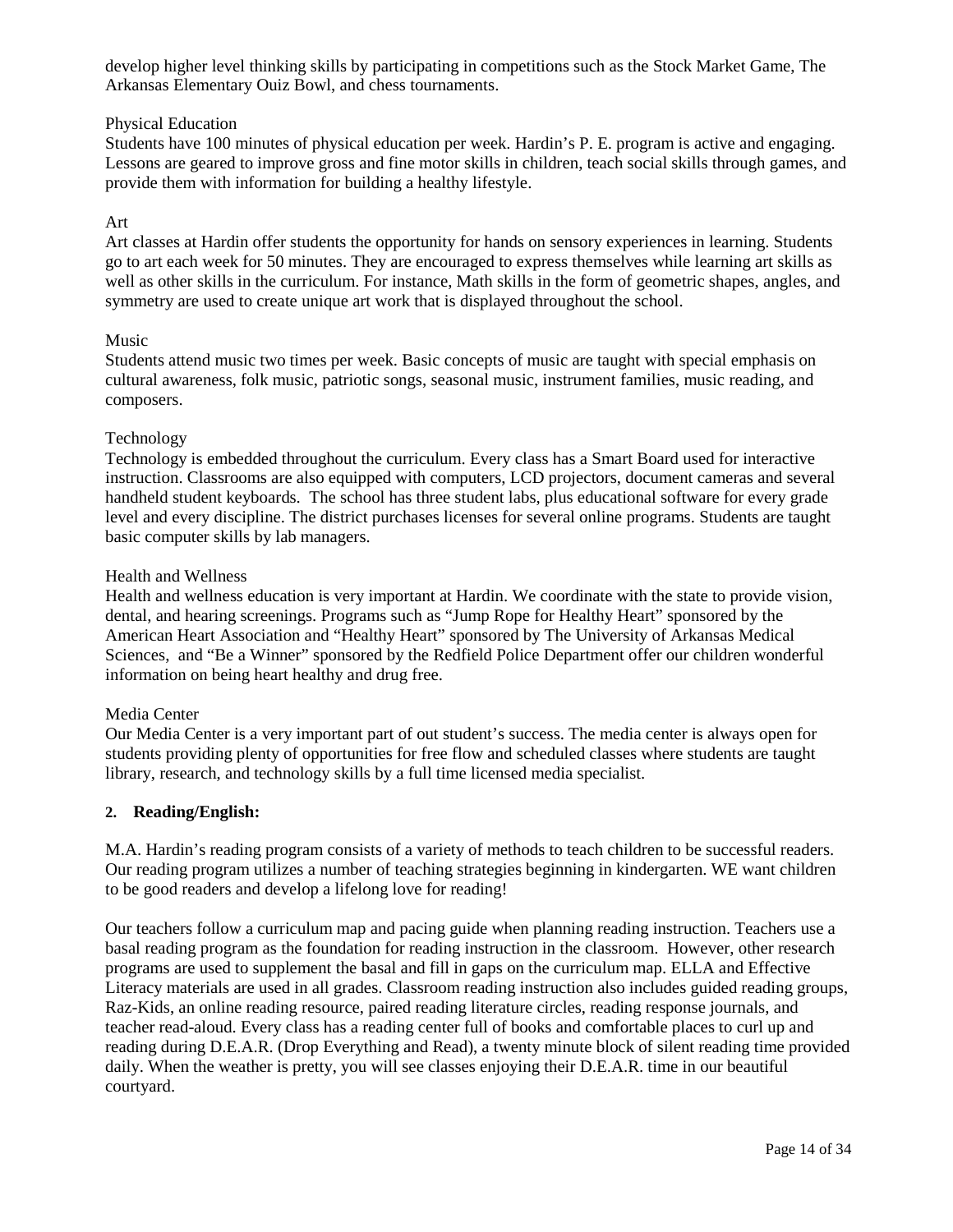Accelerated Reader, a reading incentive program, is very successful at Hardin. In 2013, 172 students participating in the program showed a 96% increase in reading achievement. Based on information through summative assessments such as STAR Reading, teachers assign each student a reading zone of proximal development range and instructional reading level. . Within this range, students can choose books of interest. Each student is assigned a reading goal. A classroom bulletin board shows their progress and motivates them to reach their goal. Their reading achievement is recognized and rewarded each quarter. Students who meet their goal every quarter attend an Accelerated Reader field trip. Students are reading all the time! It's no wonder that reading achievement has increased dramatically.

At Hardin we hold one Book Fair per semester that is facilitated by our media specialist. We schedule the Book Fair in conjunction with other family oriented events to promote the importance of reading in our students' lives. We have events such as "Muffins for Moms", "Doughnuts for Dads", and "Goodies for Grands". In conjunction with our Book Fair we also hold a family Literacy Night in which engaging and fun activities are scheduled. We have book readings, reading strategies for parents, art activities, and book character dress up.

# **3. Mathematics:**

Teachers use curriculum maps and pacing guides to drive math instruction at Hardin. We have found that students benefit from the use of many different instructional methods when teaching math. Our district adopted Math series is used along with many other supplemental activities that enhance math achievement. Our teachers use math manipulatives to aide in teaching problem solving and to provide hands-on-learning opportunities for the students. SMART Board interactive math games also provide another mode of learning. Classes are scheduled weekly into the Plato lab. Students work through tutorial math lessons that are designed to reinforce skills previously learned in the classroom. Students also participate in the Accelerated Math program. After a STAR Math test is given to each student, the results are used to determine the child's instructional math level. Individualized lessons are generated for each student. This provides another opportunity for students to practice basic mathematical operations throughout the school year. Because students work at their own pace, enrichment opportunities are provided to those students needing a challenge. The students also participate in math vocabulary games, problem solving activities such as a "problem of the day", Gizmos, (on line simulations) and weekly practice on open-response math prompts.

In our kindergarten and first grade classrooms we are implementing CGI (Cognitively Guided Instruction) math strategies. CGI is a research based problem solving mathematics program designed to improve number sense and computation for students. Problem-posing and problem-solving become the focus of math instruction, rather than the traditional emphasis on memorization of facts and algorithms. Analysis of formal assessment has shown a four to five percent increase in student scores for the 2013-2014 school year by implementing CGI.

We also implement math strategies in other areas of our curriculum. In Social Studies and Science teachers incorporate graphs, time lines, line plots, and computations for map activities. In P.E., Math, and Art our instructors implement math skills such as addition-subtraction, fractions, ratios, and shapes into classroom activities.

Hardin Elementary encourages the memorization of basic addition, subtraction, and multiplication facts. Students are given flash cards to study each week. Facts are practiced each day in the classroom with games and competitions (upper grades). Teachers use timed speed drill tests to determine student mastery of the facts. Individualized practice is also provided with the computer program, math Facts in a Flash.

# **4. Additional Curriculum Area:**

Our mission at Hardin Elementary is for every student to achieve success, academically, socially, emotionally, and physically. Research has long supported the importance physical and health education play in educating both the mind and body. We believe our physical education, health, and nutrition program at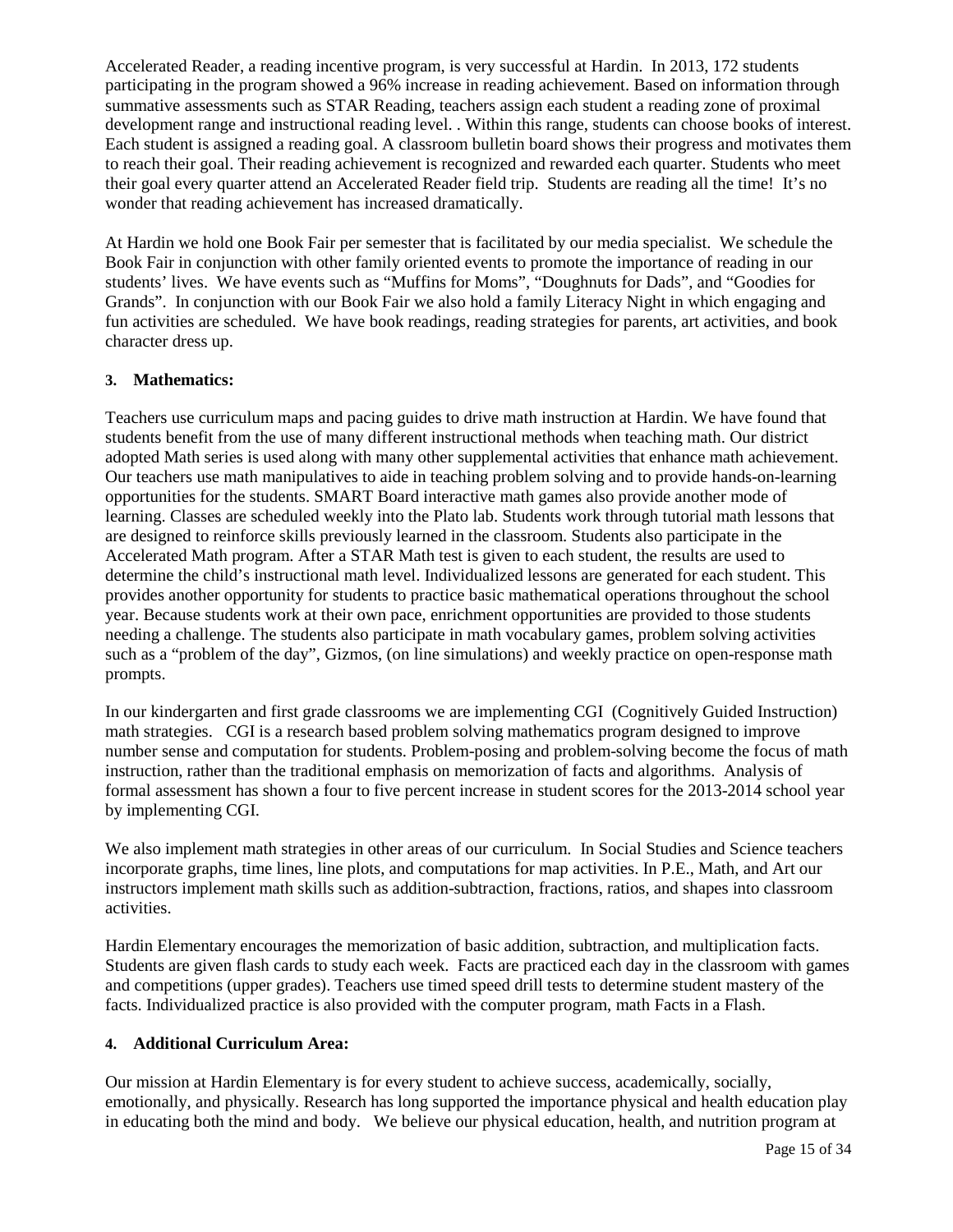Hardin plays a critical role in educating the whole student. Our high test scores indicate that Hardin students are academically motivated, alert, and successful.

Hardin students receive two, fifty minute Physical Education (P.E.) classes weekly. The program is well organized, adheres to the Arkansas Physical Education and Health Curriculum Framework, and is taught by a licensed Elementary teacher, certified in Physical Education. Many of the lessons in P.E. cross the curriculum by pulling in literacy and math skills. An example of this is using math during exercises. Students roll the dice to determine the amount of the exercise to do. Upper grades multiply the two numbers and lower grades add the numbers. Kindergarten starts with number recognition and adds the second dice around Thanksgiving. P.E. lessons also consist of standards such as fair play and good sportsmanship which contribute to our student's social success. During the spring, the P.E. teacher does fitness testing. During fitness testing, "Fitness Grams" are sent home with each student to show how they compare to others in their grade and age group. "Fitness Grams" serve to educate and strengthen parent communication. Throughout fitness testing phrases such as "Good job!" "Way to go!" and "You can do it!" are constant. This kind of encouragement builds self confidence and relates directly our student's emotional success. The program culminates in an awards assembly where students are recognized for their physical success.

Our Physical Education teacher acts as chairperson for the school's Wellness Committee. The committee, comprised of the school nurse, counselor, principal, cafeteria manager, teachers, parents, and students, has developed a plan designed to ensure a healthy environment for Hardin students. Components of the plan include, additional staff training in health and nutrition, more nutritious meals with less starches and fats, and smaller meal sizes. The committee has recently implemented the GoNoodle program. Research based "brain break activities, that involve physical movement with learning a skill, are now being used throughout the school.

### **5. Instructional Methods:**

Hardin Elementary teachers are committed to following a course of instruction that is conducive to developing each student to his/her fullest potential. While we do adhere to a framework of solid core instruction, based on Arkansas and Common Core State Standards, we acknowledge individual differences and provide opportunities for each student to achieve success.

Each year, prior to school starting, Hardin teachers begin to get to know their students. Through data disaggregation, from a variety of sources, teachers are aware of their student's academic strengths and weaknesses. What is not so apparent, is the learning styles of the students who are about to walk through the door. Nonetheless, exceptional classrooms, geared to fit practically any group of students, are prepared. Learning and listening centers and areas for flexible grouping are set up to individualize student needs and learning preferences. Materials for tactile learners are laid out and classroom libraries are assembled that provide books that interest students on a variety of reading levels

As a staff of highly qualified teachers, we believe that differentiated instruction is getting to know our students, and finding out how each child learns and making sure those needs are met. This goes hand in hand in with our school's mission that each child will succeed. As school starts, although this generally happens informally, getting to know individual learning styles is a top priority. Once we know our students, every available resource is used to make sure each child will learn and succeed. We use our LCD projectors,document cameras, and SMART Boards to present lessons to entire classes. These are especially geared to visual and auditory learners. During the lesson, SMART Board technology allows us to give the more tactile learners opportunities to interact in the skill being presented. As school progresses, we regularly rotate groups within the classroom to various learning centers to further individualize learning. We vary instruction for struggling students by breaking down lessons into smaller parts or varying time for assignments. Peer tutoring and paired reading is used frequently. Every classroom at Hardin is equipped with several Neo2 individual student keyboards. An example of how these are used to individualize instruction is in spelling. Traditionally, spelling words are given out orally, students write them down, and the teacher grades them for spelling. The keyboards have proven invaluable for students who have trouble expressing what they know on paper.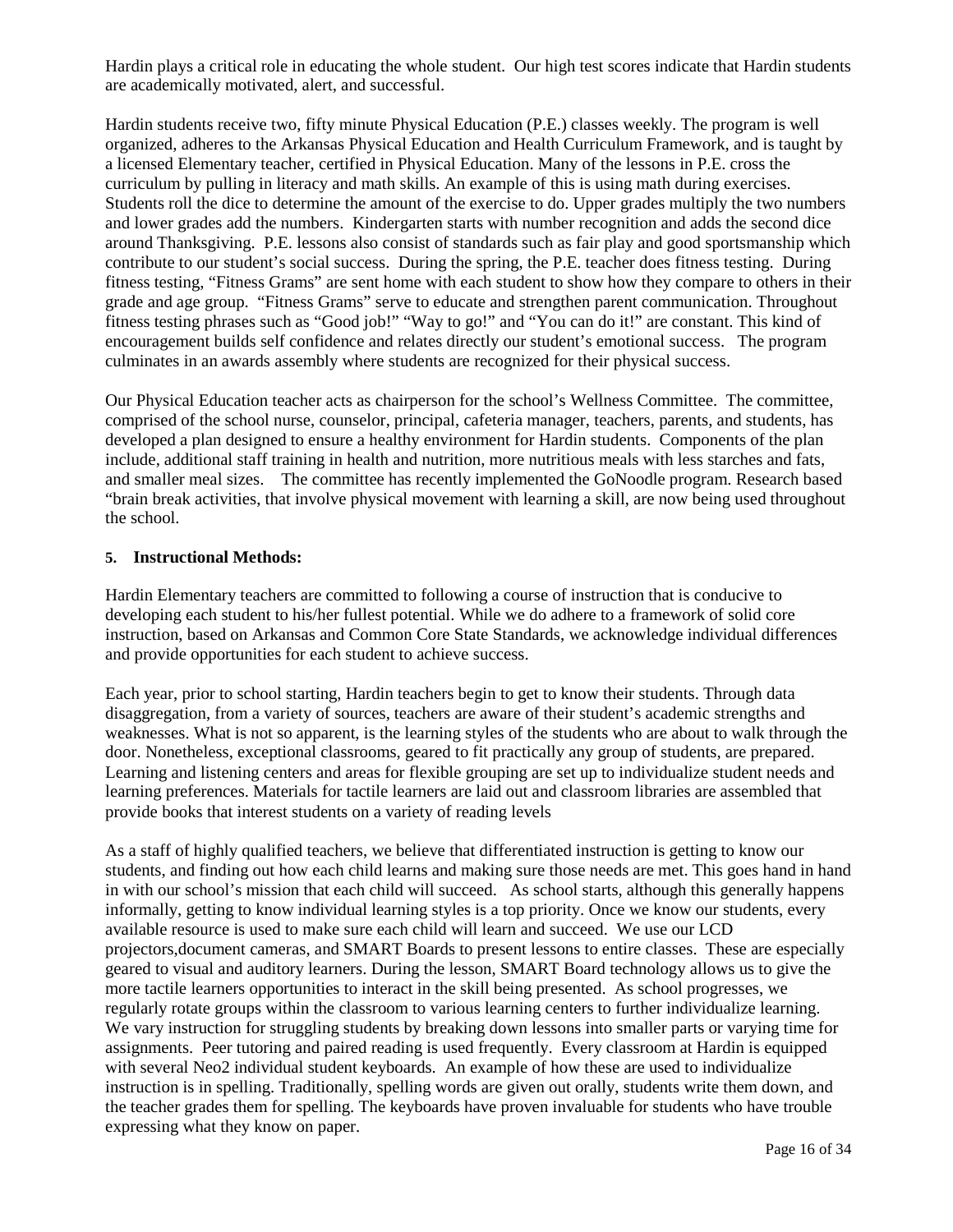#### **6. Professional Development:**

The Hardin faculty believes that effective professional development is vital to the success of our students. Arkansas state standards require that each member of the certified staff receive a minimum of 60 hours of approved professional development annually. Required professional development consists of training in Parent Involvement (2hrs), Arkansas History (2hrs.), Child Maltreatment (every 5 years), Teen Suicide (every 5 years), Educational Technology (6hrs.), State Mandated Test Administrator Training (1hr.), Anti-Bullying (1hr), and Ethics (1hr.). Teachers also have three days designated as "flex days" to select training in their area of need. Flex days are a part of the 60 hours of required professional development. Professional development activities must be researched based, data driven, reflected in the state approved school improvement plan, Arkansas Consolidated School Improvement Plan (ACSIP), and be clearly tied to student achievement. Traditionally, Hardin teachers receive in excess of the state's 60 hour minimum.

During the past few years Hardin has been rapidly receiving new technology and software. For teachers to integrate this new technology in to the classroom and to keep up with daily instruction, training has been a must. In addition to vendor based training , teachers have requested and received additional training both on and off campus from the counties educational cooperative, Arkansas River Educational Service Cooperative (ARESC), and the district's technology staff. On-going training is from webinars, district, and school staff. Collaborations within the staff have been vital and are ongoing with the school's Media Center Specialist and the computer lab manager.

Arkansas has adopted a new system for evaluation (Teacher Excellence and Support System) commonly called TESS. TESS uses the Charlotte Danielson Framework for Teaching as our instructional model. Much of our recent staff development has been devoted to studying the new framework. As a staff, we have also completed two book studies, Classroom Instruction That Works: Research-Based Strategies For Increasing Student Achievement by Robert J. Marzano, and Enhancing Professional Practice A Framework for Teaching by Charlotte Danielson.

At Hardin professional development is a continuous process throughout the year. Scheduling has made it possible for classroom teachers to share the same preparation period daily. This combined with regular grade level meetings allows time for teachers to share experiences, determine what works, and learn together. Although informal, teachers are able to reach each other "where they are at" and empower each other within the school setting.

### **7. School Leadership**

At Hardin Elementary, all staff has a shared responsibility in leading our school. This leadership begins with the principal by insuring that the staff communicates and collaborates the best practices to insure student achievement. The principal achieves this through involving the staff in the decision making process by seeking input and encouraging the staff to take active leadership roles within the school. The principal works closely with the counselor, math and reading specialists, media specialist, and classroom teachers. Together, we review and discuss the implementation of curriculum, student achievement data, and share successful instructional practices. The principal is supportive of staff ideas and their needs and works to achieve an open and creative environment that allows the staff to implement instructional practices that best serve the needs of their students.

The structural leadership of our school is based on teacher communication. Our staff has common planning times, weekly grade level meetings, and monthly staff meetings. This allows our staff to review our students' academic progress through frequent formal assessments with the specialists and principal. The staff analyzes student data to enhance the instructional program and improve student performance. We also use this time to reflect and discuss instructional practices, interventions, and school organization. Through this collaboration, we are able to make decisions on how to optimize our resources for insuring student success. This information is used to support our students with math and reading recovery during the school day as well as our after school tutoring program during the spring and fall semesters. Our instructional aides are also involved in one on one and small group tutoring. We feel as a staff that the vertical and horizontal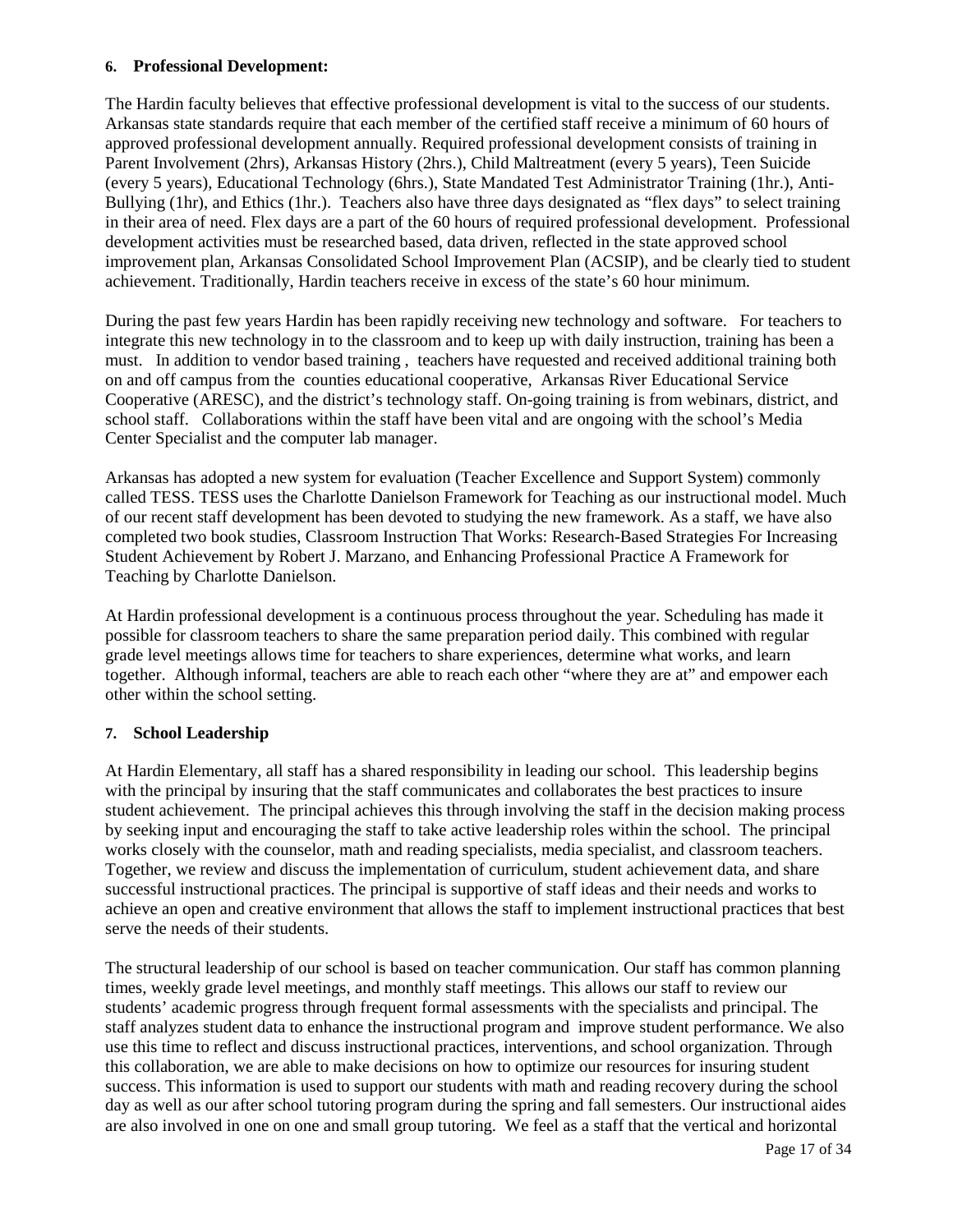alignment has created a cohesive team of teachers that has closed the achievement gap in our school and has allowed for the success of our students.

We also involve the parents and community of our school through an active PTO and frequent parent activities. Our PTO is involved in supporting our students and staff with fundraisers and activities. As a school, we conduct math and reading nights, book fairs, informational meetings, and other activities. We communicate to our parents through our school website, newsletters, teacher web pages and teacher newsletters. Our staff and community embrace the ownership necessary to insure that our students will achieve academic success.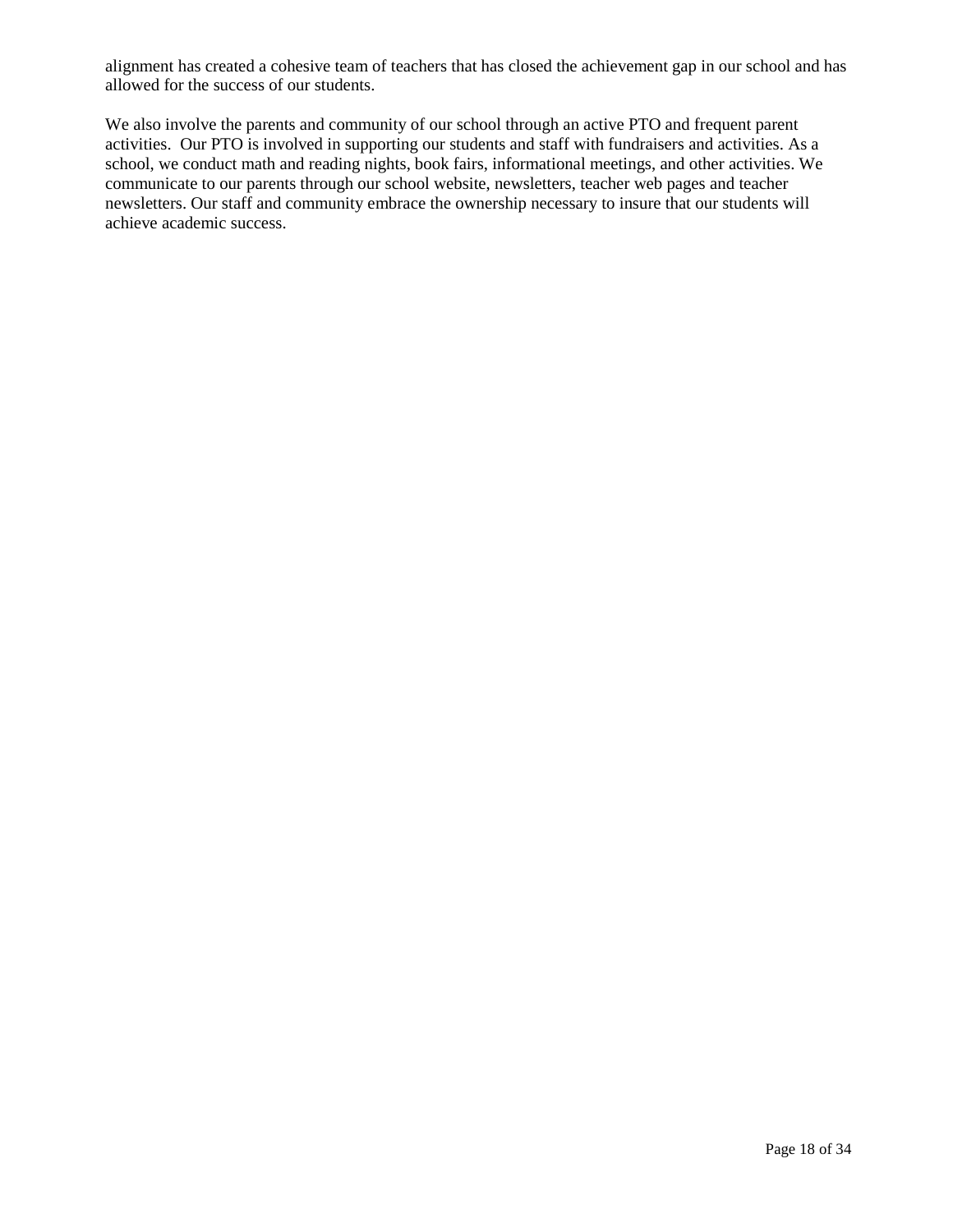**Subject:** Math **Test: Arkansas Augmented Benchmark** Examination (Editions-2009,2010,2011,2012,2013) **All Students Tested/Grade:** 3 **Edition/Publication Year:** 2013

| School Year                      | 2012-2013       | 2011-2012        | 2010-2011      | 2009-2010      | 2008-2009        |
|----------------------------------|-----------------|------------------|----------------|----------------|------------------|
| Testing month                    | Apr             | Apr              | Apr            | Apr            | Apr              |
| <b>SCHOOL SCORES*</b>            |                 |                  |                |                |                  |
| % Proficient plus % Advanced     | 94              | 100              | 93             | 98             | 92               |
| % Advanced                       | 75              | 84               | 70             | 49             | 47               |
| Number of students tested        | 48              | 32               | 40             | 39             | 49               |
| Percent of total students tested | 100             | 100              | 100            | 100            | 100              |
| Number of students tested with   | $\theta$        | $\boldsymbol{0}$ | $\overline{0}$ | $\theta$       | $\boldsymbol{0}$ |
| alternative assessment           |                 |                  |                |                |                  |
| % of students tested with        | $\overline{0}$  | $\overline{0}$   | $\overline{0}$ | $\overline{0}$ | $\overline{0}$   |
| alternative assessment           |                 |                  |                |                |                  |
| <b>SUBGROUP SCORES</b>           |                 |                  |                |                |                  |
| 1. Free and Reduced-Price        |                 |                  |                |                |                  |
| Meals/Socio-Economic/            |                 |                  |                |                |                  |
| <b>Disadvantaged Students</b>    |                 |                  |                |                |                  |
| % Proficient plus % Advanced     | 92              | 100              | 96             | 96             | 92               |
| % Advanced                       | 70              | 80               | 67             | 40             | 42               |
| Number of students tested        | $\overline{23}$ | 20               | 21             | 25             | 26               |
| 2. Students receiving Special    |                 |                  |                |                |                  |
| <b>Education</b>                 |                 |                  |                |                |                  |
| % Proficient plus % Advanced     |                 |                  |                |                |                  |
| % Advanced                       |                 |                  |                |                |                  |
| Number of students tested        |                 |                  |                |                |                  |
| 3. English Language Learner      |                 |                  |                |                |                  |
| <b>Students</b>                  |                 |                  |                |                |                  |
| % Proficient plus % Advanced     |                 |                  |                |                |                  |
| % Advanced                       |                 |                  |                |                |                  |
| Number of students tested        |                 |                  |                |                |                  |
| 4. Hispanic or Latino            |                 |                  |                |                |                  |
| <b>Students</b>                  |                 |                  |                |                |                  |
| % Proficient plus % Advanced     |                 |                  |                |                |                  |
| % Advanced                       |                 |                  |                |                |                  |
| Number of students tested        |                 |                  |                |                |                  |
| 5. African- American             |                 |                  |                |                |                  |
| <b>Students</b>                  |                 |                  |                |                |                  |
| % Proficient plus % Advanced     |                 |                  |                |                |                  |
| % Advanced                       |                 |                  |                |                |                  |
| Number of students tested        |                 |                  |                |                |                  |
| <b>6. Asian Students</b>         |                 |                  |                |                |                  |
| % Proficient plus % Advanced     |                 |                  |                |                |                  |
| % Advanced                       |                 |                  |                |                |                  |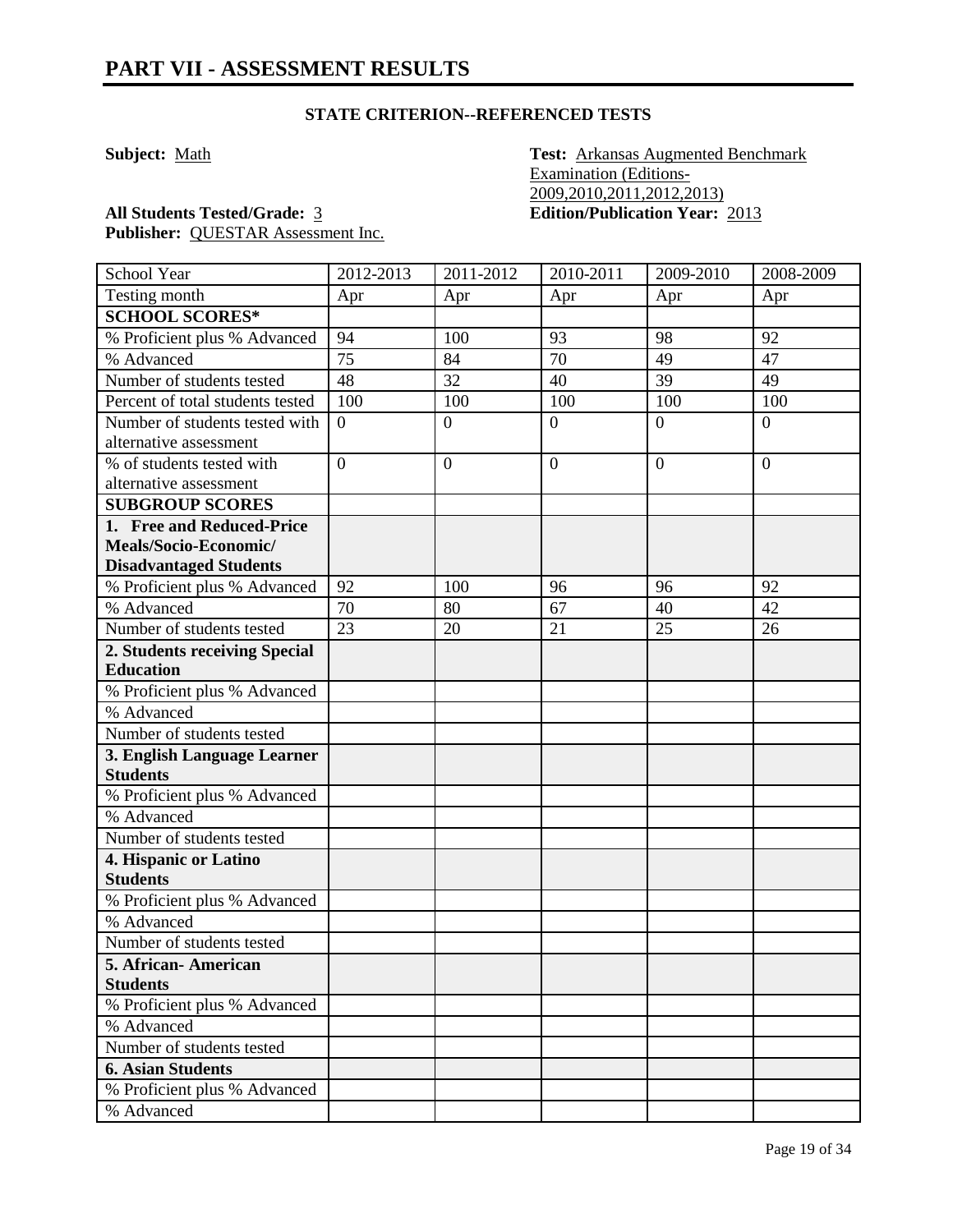| Number of students tested        |  |  |  |
|----------------------------------|--|--|--|
| 7. American Indian or            |  |  |  |
| <b>Alaska Native Students</b>    |  |  |  |
| % Proficient plus % Advanced     |  |  |  |
| % Advanced                       |  |  |  |
| Number of students tested        |  |  |  |
| 8. Native Hawaiian or other      |  |  |  |
| <b>Pacific Islander Students</b> |  |  |  |
| % Proficient plus % Advanced     |  |  |  |
| % Advanced                       |  |  |  |
| Number of students tested        |  |  |  |
| 9. White Students                |  |  |  |
| % Proficient plus % Advanced     |  |  |  |
| % Advanced                       |  |  |  |
| Number of students tested        |  |  |  |
| 10. Two or More Races            |  |  |  |
| identified Students              |  |  |  |
| % Proficient plus % Advanced     |  |  |  |
| % Advanced                       |  |  |  |
| Number of students tested        |  |  |  |
| 11. Other 1: Other 1             |  |  |  |
| % Proficient plus % Advanced     |  |  |  |
| % Advanced                       |  |  |  |
| Number of students tested        |  |  |  |
| 12. Other 2: Other 2             |  |  |  |
| % Proficient plus % Advanced     |  |  |  |
| % Advanced                       |  |  |  |
| Number of students tested        |  |  |  |
| 13. Other 3: Other 3             |  |  |  |
| % Proficient plus % Advanced     |  |  |  |
| % Advanced                       |  |  |  |
| Number of students tested        |  |  |  |

**NOTES:** The Editions for the Augmented Benchmark Examination are for the years 2009,2010,2011,2012,2013.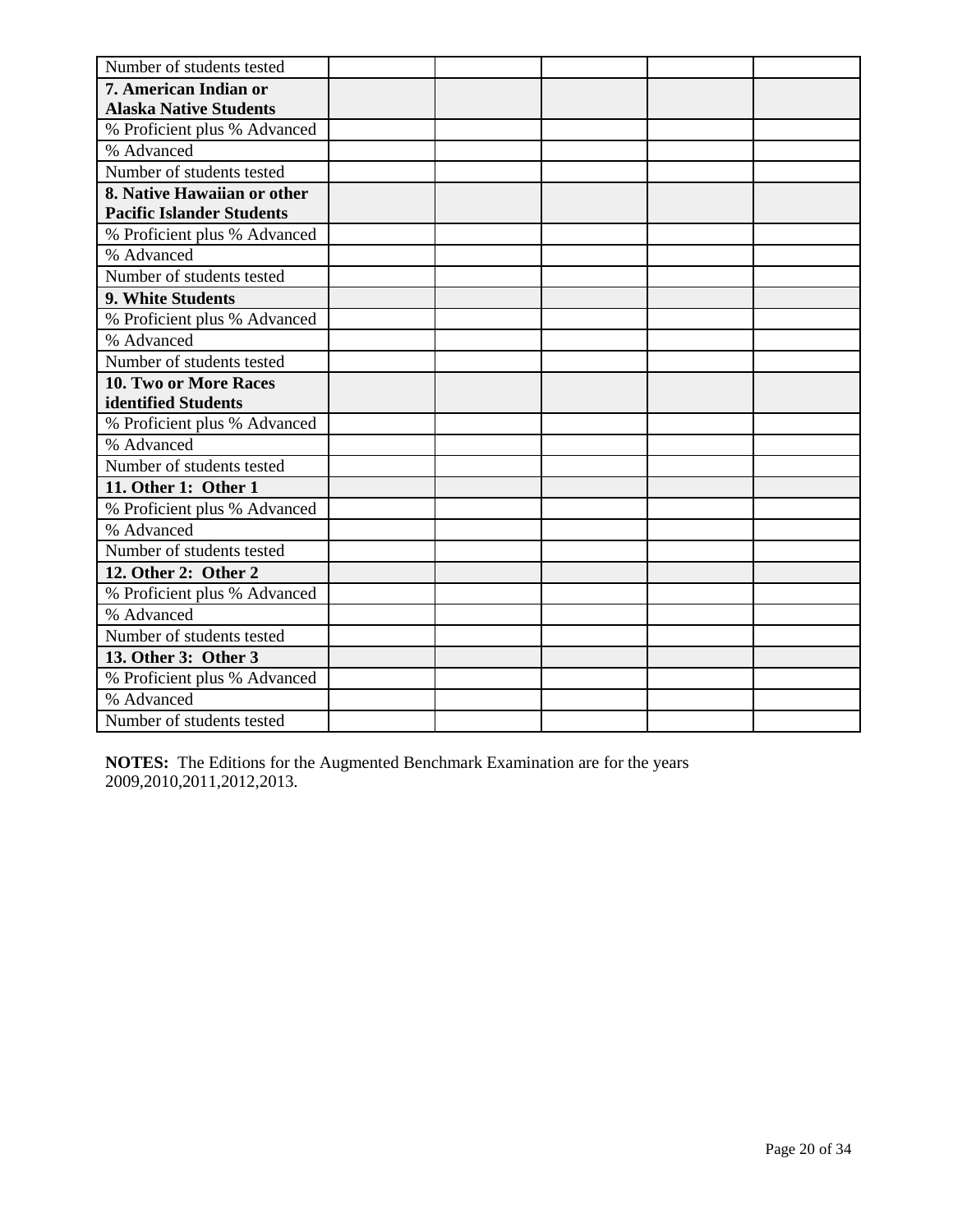**Subject:** Math **Test: Arkansas Augmented Benchmark** Examination (Editions-2009,2010,2011,2012,2013) **All Students Tested/Grade:** 4 **Edition/Publication Year:** 2013

| School Year                      | 2012-2013      | 2011-2012      | 2010-2011      | 2009-2010      | 2008-2009      |
|----------------------------------|----------------|----------------|----------------|----------------|----------------|
| Testing month                    | Apr            | Apr            | Apr            | Apr            | Apr            |
| <b>SCHOOL SCORES*</b>            |                |                |                |                |                |
| % Proficient plus % Advanced     | 95             | 92             | 87             | 84             | 68             |
| % Advanced                       | 81             | 79             | 50             | 53             | 41             |
| Number of students tested        | 37             | 39             | 38             | 51             | 44             |
| Percent of total students tested | 100            | 100            | 100            | 100            | 100            |
| Number of students tested with   | $\overline{0}$ | $\overline{0}$ | $\overline{0}$ | $\overline{0}$ | $\overline{0}$ |
| alternative assessment           |                |                |                |                |                |
| % of students tested with        | $\overline{0}$ | $\overline{0}$ | $\overline{0}$ | $\overline{0}$ | $\overline{0}$ |
| alternative assessment           |                |                |                |                |                |
| <b>SUBGROUP SCORES</b>           |                |                |                |                |                |
| 1. Free and Reduced-Price        |                |                |                |                |                |
| Meals/Socio-Economic/            |                |                |                |                |                |
| <b>Disadvantaged Students</b>    |                |                |                |                |                |
| % Proficient plus % Advanced     | 94             | 91             | 84             | 86             | 58             |
| % Advanced                       | 82             | 86             | 48             | 41             | 29             |
| Number of students tested        | 17             | 22             | 25             | 29             | 21             |
| 2. Students receiving Special    |                |                |                |                |                |
| <b>Education</b>                 |                |                |                |                |                |
| % Proficient plus % Advanced     |                |                |                |                |                |
| % Advanced                       |                |                |                |                |                |
| Number of students tested        |                |                |                |                |                |
| 3. English Language Learner      |                |                |                |                |                |
| <b>Students</b>                  |                |                |                |                |                |
| % Proficient plus % Advanced     |                |                |                |                |                |
| % Advanced                       |                |                |                |                |                |
| Number of students tested        |                |                |                |                |                |
| 4. Hispanic or Latino            |                |                |                |                |                |
| <b>Students</b>                  |                |                |                |                |                |
| % Proficient plus % Advanced     |                |                |                |                |                |
| % Advanced                       |                |                |                |                |                |
| Number of students tested        |                |                |                |                |                |
| 5. African- American             |                |                |                |                |                |
| <b>Students</b>                  |                |                |                |                |                |
| % Proficient plus % Advanced     |                |                |                |                |                |
| % Advanced                       |                |                |                |                |                |
| Number of students tested        |                |                |                |                |                |
| <b>6. Asian Students</b>         |                |                |                |                |                |
| % Proficient plus % Advanced     |                |                |                |                |                |
| % Advanced                       |                |                |                |                |                |
| Number of students tested        |                |                |                |                |                |
| 7. American Indian or            |                |                |                |                |                |
| <b>Alaska Native Students</b>    |                |                |                |                |                |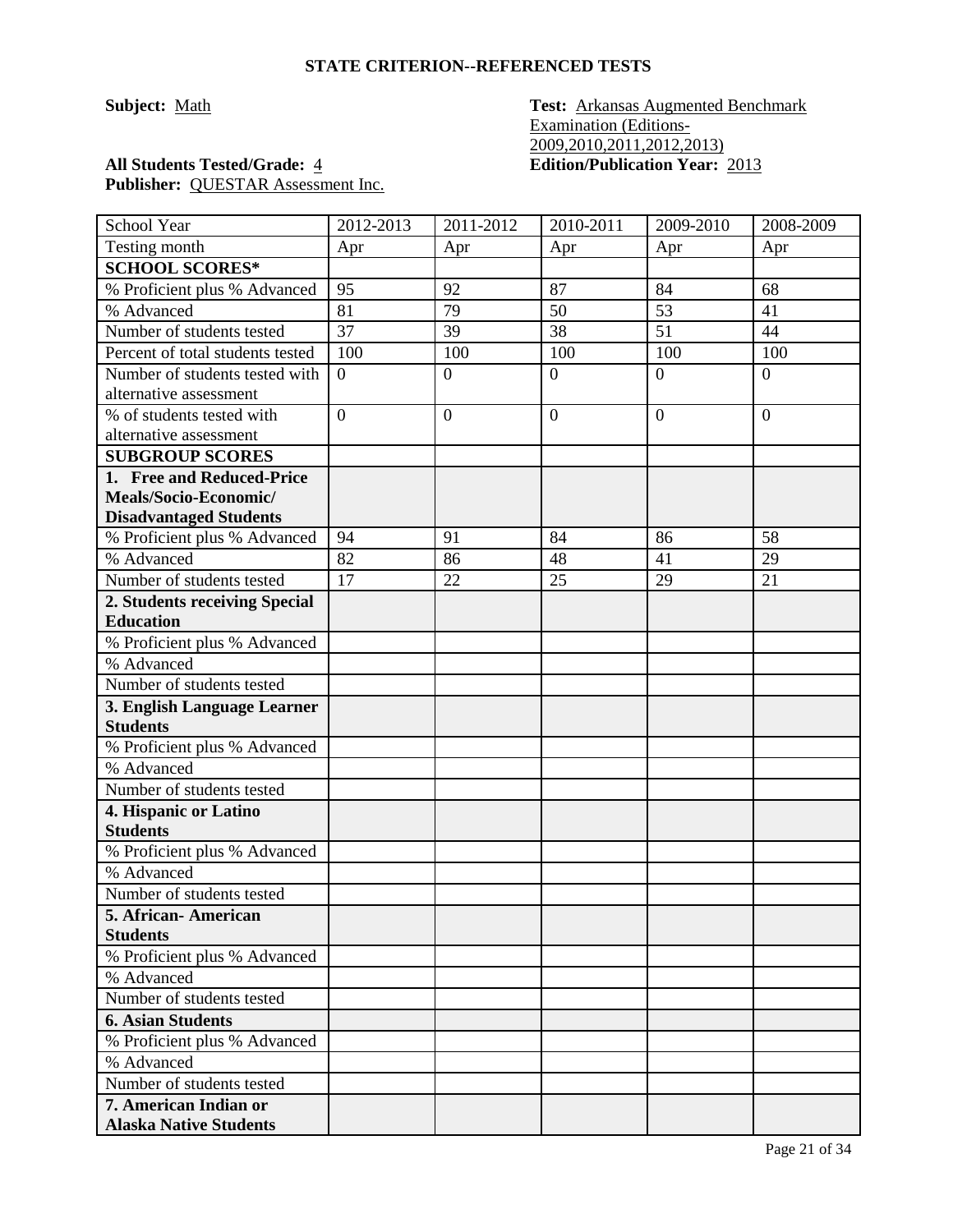| % Proficient plus % Advanced     |  |  |  |
|----------------------------------|--|--|--|
| % Advanced                       |  |  |  |
| Number of students tested        |  |  |  |
| 8. Native Hawaiian or other      |  |  |  |
| <b>Pacific Islander Students</b> |  |  |  |
| % Proficient plus % Advanced     |  |  |  |
| % Advanced                       |  |  |  |
| Number of students tested        |  |  |  |
| 9. White Students                |  |  |  |
| % Proficient plus % Advanced     |  |  |  |
| % Advanced                       |  |  |  |
| Number of students tested        |  |  |  |
| 10. Two or More Races            |  |  |  |
| identified Students              |  |  |  |
| % Proficient plus % Advanced     |  |  |  |
| % Advanced                       |  |  |  |
| Number of students tested        |  |  |  |
| 11. Other 1: Other 1             |  |  |  |
| % Proficient plus % Advanced     |  |  |  |
| % Advanced                       |  |  |  |
| Number of students tested        |  |  |  |
| 12. Other 2: Other 2             |  |  |  |
| % Proficient plus % Advanced     |  |  |  |
| % Advanced                       |  |  |  |
| Number of students tested        |  |  |  |
| 13. Other 3: Other 3             |  |  |  |
| % Proficient plus % Advanced     |  |  |  |
| % Advanced                       |  |  |  |
| Number of students tested        |  |  |  |

**NOTES:** The Editions for the Augmented Benchmark Examination are for the years 2009,2010,2011,2012,2013.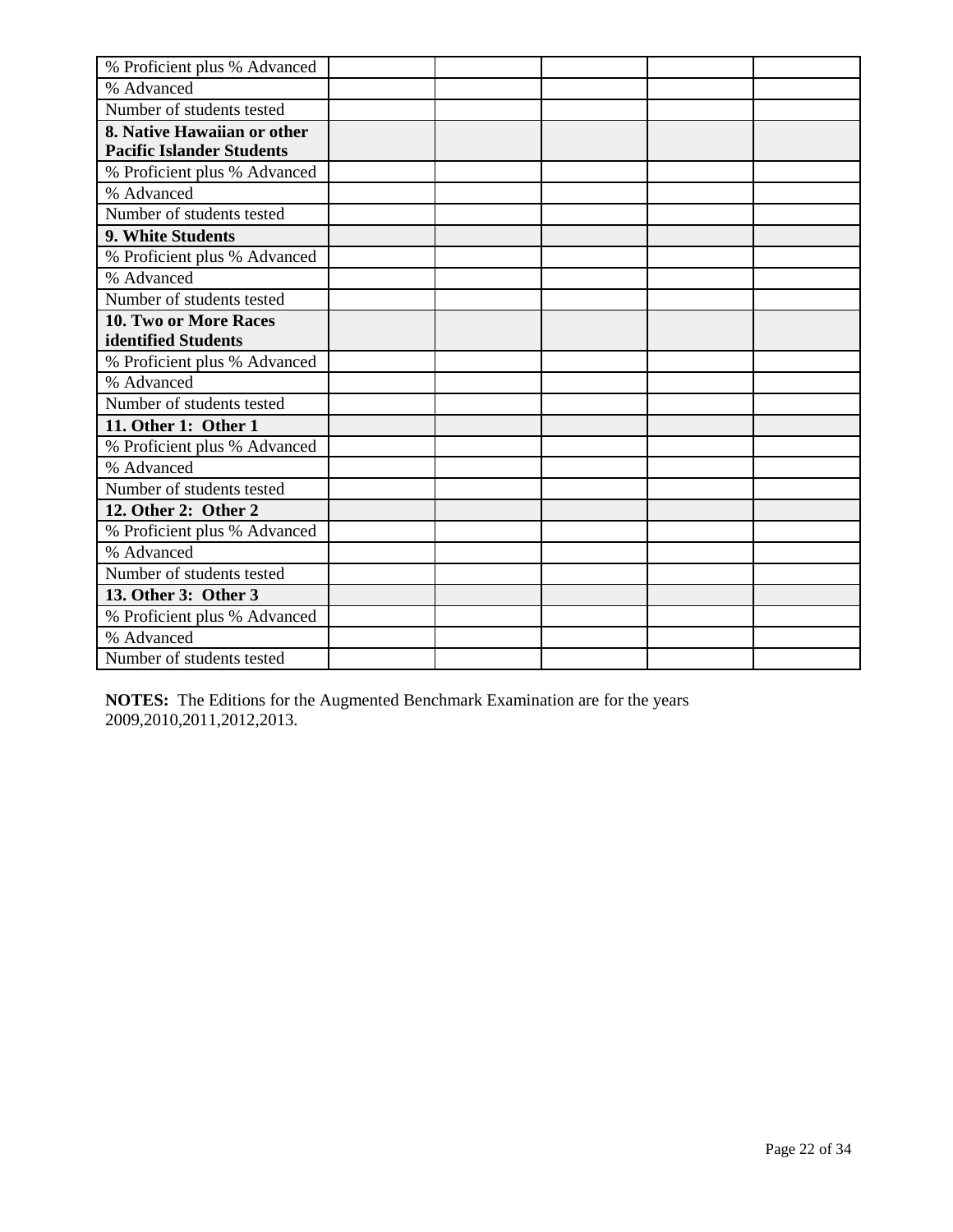**Subject:** Math **Test: Arkansas Augmented Benchmark** Examination (Editions-2009,2010,2011,2012,2013) **All Students Tested/Grade:** 5 **Edition/Publication Year:** 2013

| School Year                                | 2012-2013      | 2011-2012      | 2010-2011      | 2009-2010      | 2008-2009       |
|--------------------------------------------|----------------|----------------|----------------|----------------|-----------------|
| Testing month                              | Apr            | Apr            | Apr            | Apr            | Apr             |
| <b>SCHOOL SCORES*</b>                      |                |                |                |                |                 |
| % Proficient plus % Advanced               | 88             | 78             | 86             | 80             | 73              |
| % Advanced                                 | 55             | 43             | 33             | 29             | 32              |
| Number of students tested                  | 40             | 37             | 51             | 41             | 34              |
| Percent of total students tested           | 100            | 100            | 100            | 100            | 100             |
| Number of students tested with             | $\overline{0}$ | $\overline{0}$ | $\overline{0}$ | $\overline{0}$ | $\overline{0}$  |
| alternative assessment                     |                |                |                |                |                 |
| % of students tested with                  | $\overline{0}$ | $\overline{0}$ | $\overline{0}$ | $\overline{0}$ | $\overline{0}$  |
| alternative assessment                     |                |                |                |                |                 |
| <b>SUBGROUP SCORES</b>                     |                |                |                |                |                 |
| 1. Free and Reduced-Price                  |                |                |                |                |                 |
| Meals/Socio-Economic/                      |                |                |                |                |                 |
| <b>Disadvantaged Students</b>              |                |                |                |                |                 |
| % Proficient plus % Advanced               | 86             | 80             | 84             | 86             | 59              |
| % Advanced                                 | 36             | 35             | 28             | 29             | $\overline{17}$ |
| Number of students tested                  | 22             | 20             | 32             | 21             | 12              |
| 2. Students receiving Special              |                |                |                |                |                 |
| <b>Education</b>                           |                |                |                |                |                 |
| % Proficient plus % Advanced               |                |                |                |                |                 |
| % Advanced                                 |                |                |                |                |                 |
| Number of students tested                  |                |                |                |                |                 |
| 3. English Language Learner                |                |                |                |                |                 |
| <b>Students</b>                            |                |                |                |                |                 |
| % Proficient plus % Advanced               |                |                |                |                |                 |
| % Advanced                                 |                |                |                |                |                 |
| Number of students tested                  |                |                |                |                |                 |
| 4. Hispanic or Latino                      |                |                |                |                |                 |
| <b>Students</b>                            |                |                |                |                |                 |
| % Proficient plus % Advanced<br>% Advanced |                |                |                |                |                 |
|                                            |                |                |                |                |                 |
| Number of students tested                  |                |                |                |                |                 |
| 5. African- American<br><b>Students</b>    |                |                |                |                |                 |
| % Proficient plus % Advanced               |                |                |                |                |                 |
| % Advanced                                 |                |                |                |                |                 |
| Number of students tested                  |                |                |                |                |                 |
| <b>6. Asian Students</b>                   |                |                |                |                |                 |
| % Proficient plus % Advanced               |                |                |                |                |                 |
| % Advanced                                 |                |                |                |                |                 |
| Number of students tested                  |                |                |                |                |                 |
| 7. American Indian or                      |                |                |                |                |                 |
| <b>Alaska Native Students</b>              |                |                |                |                |                 |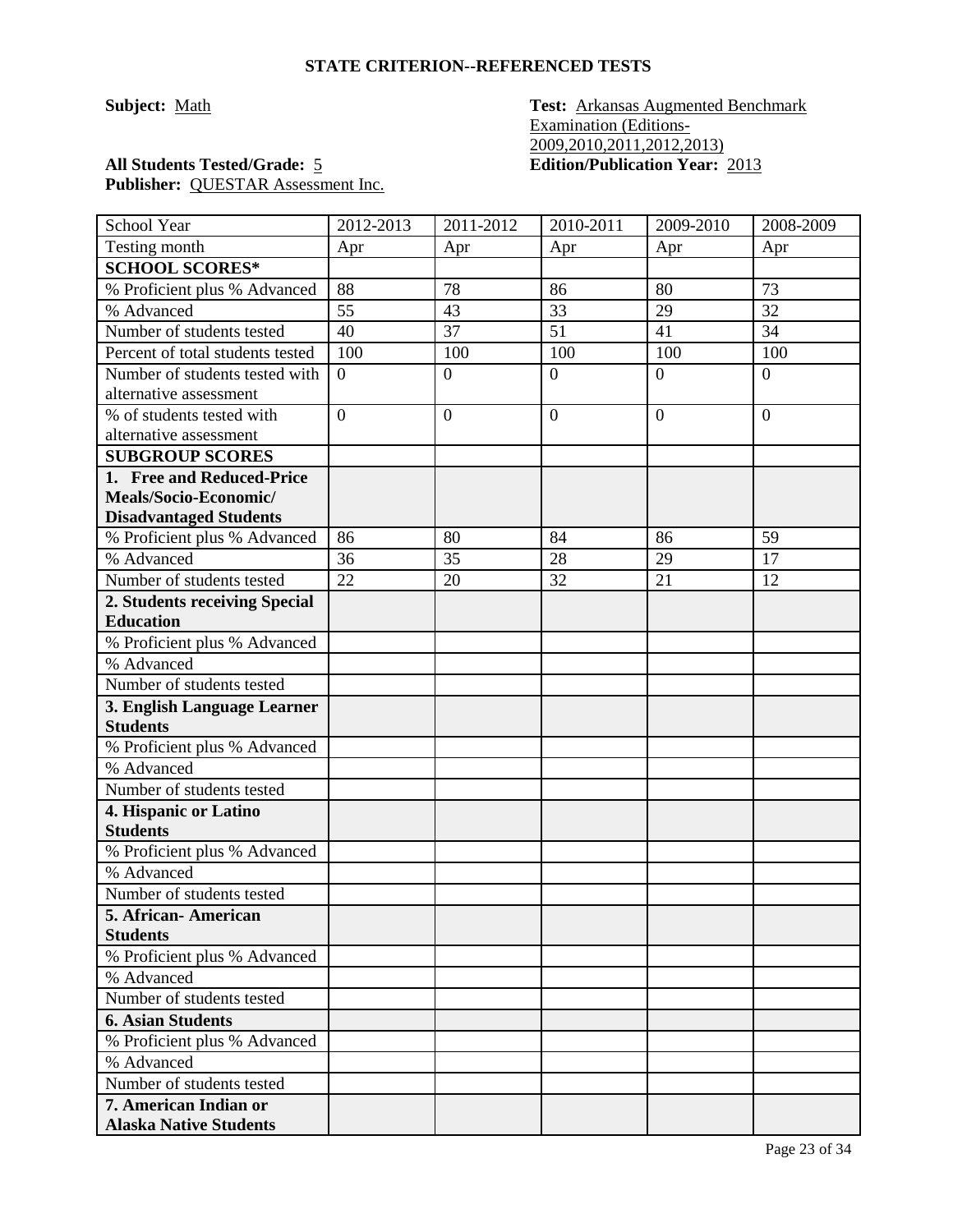| % Proficient plus % Advanced     |  |  |  |
|----------------------------------|--|--|--|
| % Advanced                       |  |  |  |
| Number of students tested        |  |  |  |
| 8. Native Hawaiian or other      |  |  |  |
| <b>Pacific Islander Students</b> |  |  |  |
| % Proficient plus % Advanced     |  |  |  |
| % Advanced                       |  |  |  |
| Number of students tested        |  |  |  |
| 9. White Students                |  |  |  |
| % Proficient plus % Advanced     |  |  |  |
| % Advanced                       |  |  |  |
| Number of students tested        |  |  |  |
| 10. Two or More Races            |  |  |  |
| identified Students              |  |  |  |
| % Proficient plus % Advanced     |  |  |  |
| % Advanced                       |  |  |  |
| Number of students tested        |  |  |  |
| 11. Other 1: Other 1             |  |  |  |
| % Proficient plus % Advanced     |  |  |  |
| % Advanced                       |  |  |  |
| Number of students tested        |  |  |  |
| 12. Other 2: Other 2             |  |  |  |
| % Proficient plus % Advanced     |  |  |  |
| % Advanced                       |  |  |  |
| Number of students tested        |  |  |  |
| 13. Other 3: Other 3             |  |  |  |
| % Proficient plus % Advanced     |  |  |  |
| % Advanced                       |  |  |  |
| Number of students tested        |  |  |  |

**NOTES:** The Editions for the Augmented Benchmark Examination are for the years 2009,2010,2011,2012,2013.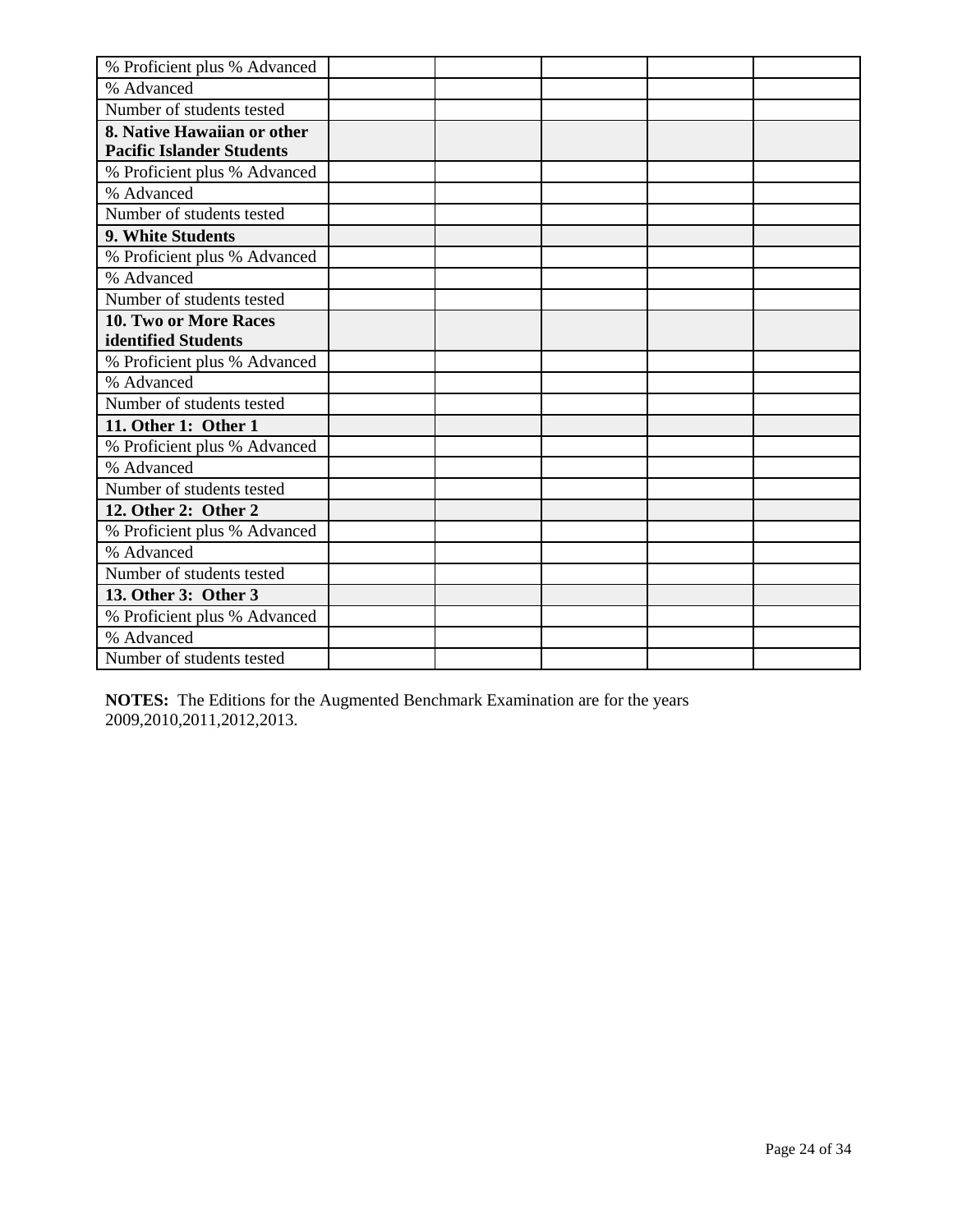**Subject:** Math **Test: Arkansas Augmented Benchmark** Examination (Editions-2009,2010,2011,2012) **All Students Tested/Grade:** 6 **Edition/Publication Year:** 2013

| School Year                      | 2012-2013 | 2011-2012      | 2010-2011      | 2009-2010      | 2008-2009      |
|----------------------------------|-----------|----------------|----------------|----------------|----------------|
| Testing month                    | Apr       | Apr            | Apr            | Apr            | Apr            |
| <b>SCHOOL SCORES*</b>            |           |                |                |                |                |
| % Proficient plus % Advanced     |           | 86             | 98             | 84             | 89             |
| % Advanced                       |           | 64             | 68             | 43             | 67             |
| Number of students tested        |           | 50             | 44             | 37             | 45             |
| Percent of total students tested |           | 100            | 100            | 100            | 100            |
| Number of students tested with   |           | $\overline{0}$ | $\overline{0}$ | $\overline{0}$ | $\overline{0}$ |
| alternative assessment           |           |                |                |                |                |
| % of students tested with        |           | $\overline{0}$ | $\overline{0}$ | $\theta$       | $\overline{0}$ |
| alternative assessment           |           |                |                |                |                |
| <b>SUBGROUP SCORES</b>           |           |                |                |                |                |
| 1. Free and Reduced-Price        |           |                |                |                |                |
| Meals/Socio-Economic/            |           |                |                |                |                |
| <b>Disadvantaged Students</b>    |           |                |                |                |                |
| % Proficient plus % Advanced     |           | 85             | 100            | 85             | 82             |
| % Advanced                       |           | 62             | 62             | 32             | 73             |
| Number of students tested        |           | 26             | 21             | 19             | 22             |
| 2. Students receiving Special    |           |                |                |                |                |
| <b>Education</b>                 |           |                |                |                |                |
| % Proficient plus % Advanced     |           |                |                |                |                |
| % Advanced                       |           |                |                |                |                |
| Number of students tested        |           |                |                |                |                |
| 3. English Language Learner      |           |                |                |                |                |
| <b>Students</b>                  |           |                |                |                |                |
| % Proficient plus % Advanced     |           |                |                |                |                |
| % Advanced                       |           |                |                |                |                |
| Number of students tested        |           |                |                |                |                |
| 4. Hispanic or Latino            |           |                |                |                |                |
| <b>Students</b>                  |           |                |                |                |                |
| % Proficient plus % Advanced     |           |                |                |                |                |
| % Advanced                       |           |                |                |                |                |
| Number of students tested        |           |                |                |                |                |
| 5. African- American             |           |                |                |                |                |
| <b>Students</b>                  |           |                |                |                |                |
| % Proficient plus % Advanced     |           |                |                |                |                |
| % Advanced                       |           |                |                |                |                |
| Number of students tested        |           |                |                |                |                |
| <b>6. Asian Students</b>         |           |                |                |                |                |
| % Proficient plus % Advanced     |           |                |                |                |                |
| % Advanced                       |           |                |                |                |                |
| Number of students tested        |           |                |                |                |                |
| 7. American Indian or            |           |                |                |                |                |
| <b>Alaska Native Students</b>    |           |                |                |                |                |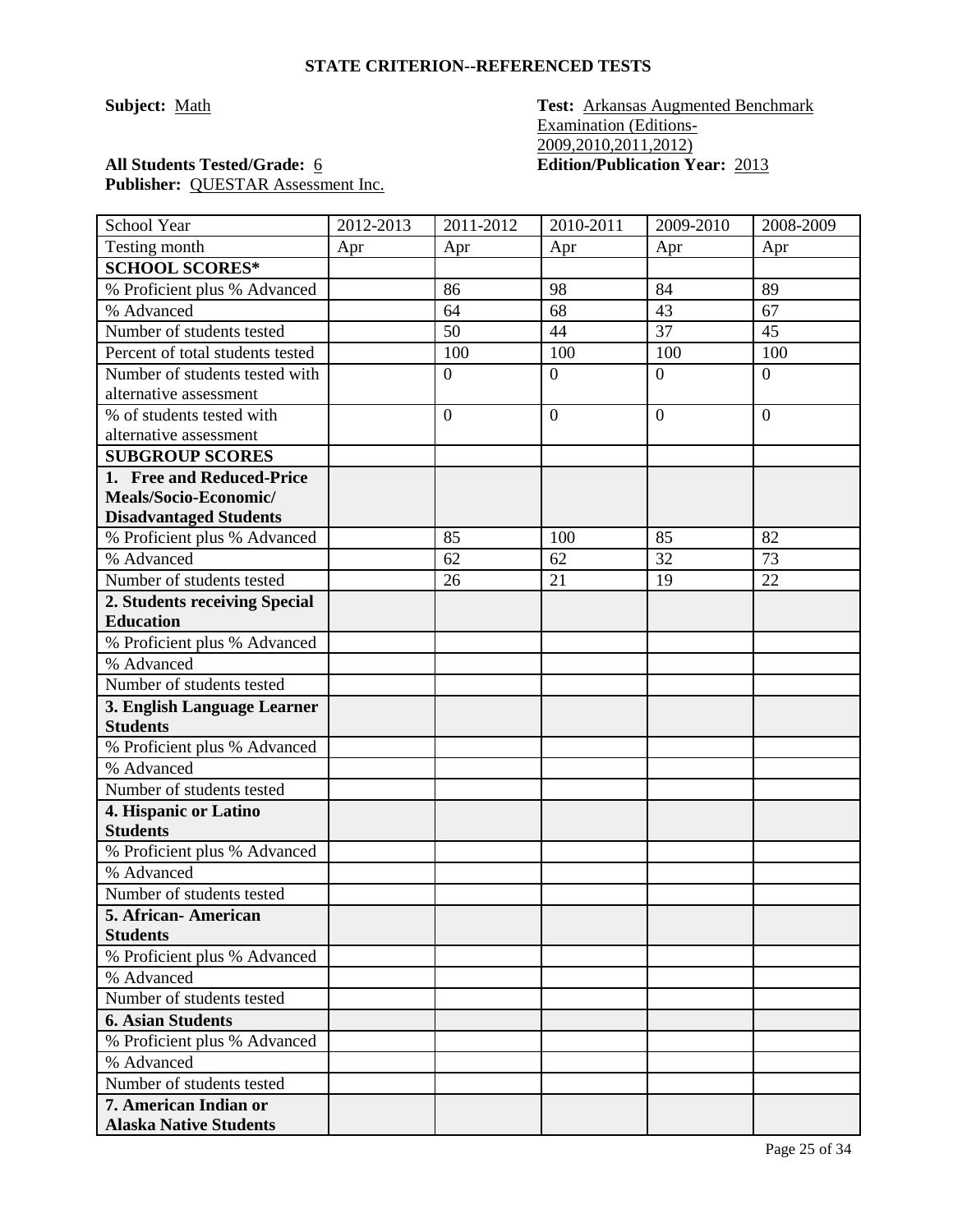| % Proficient plus % Advanced     |  |  |  |
|----------------------------------|--|--|--|
| % Advanced                       |  |  |  |
| Number of students tested        |  |  |  |
| 8. Native Hawaiian or other      |  |  |  |
| <b>Pacific Islander Students</b> |  |  |  |
| % Proficient plus % Advanced     |  |  |  |
| % Advanced                       |  |  |  |
| Number of students tested        |  |  |  |
| 9. White Students                |  |  |  |
| % Proficient plus % Advanced     |  |  |  |
| % Advanced                       |  |  |  |
| Number of students tested        |  |  |  |
| 10. Two or More Races            |  |  |  |
| identified Students              |  |  |  |
| % Proficient plus % Advanced     |  |  |  |
| % Advanced                       |  |  |  |
| Number of students tested        |  |  |  |
| 11. Other 1: Other 1             |  |  |  |
| % Proficient plus % Advanced     |  |  |  |
| % Advanced                       |  |  |  |
| Number of students tested        |  |  |  |
| 12. Other 2: Other 2             |  |  |  |
| % Proficient plus % Advanced     |  |  |  |
| % Advanced                       |  |  |  |
| Number of students tested        |  |  |  |
| 13. Other 3: Other 3             |  |  |  |
| % Proficient plus % Advanced     |  |  |  |
| % Advanced                       |  |  |  |
| Number of students tested        |  |  |  |

**NOTES:** M.A. Hardin Elementary changed grade formats from K-6 to K-5 for the 2012-2013 school year. This is the reason for only four years of test data for sixth grade from 2008-2009 through 2011-2012. The Editions for the Augmented Benchmark Examination are for the years 2009,2010,2011,2012.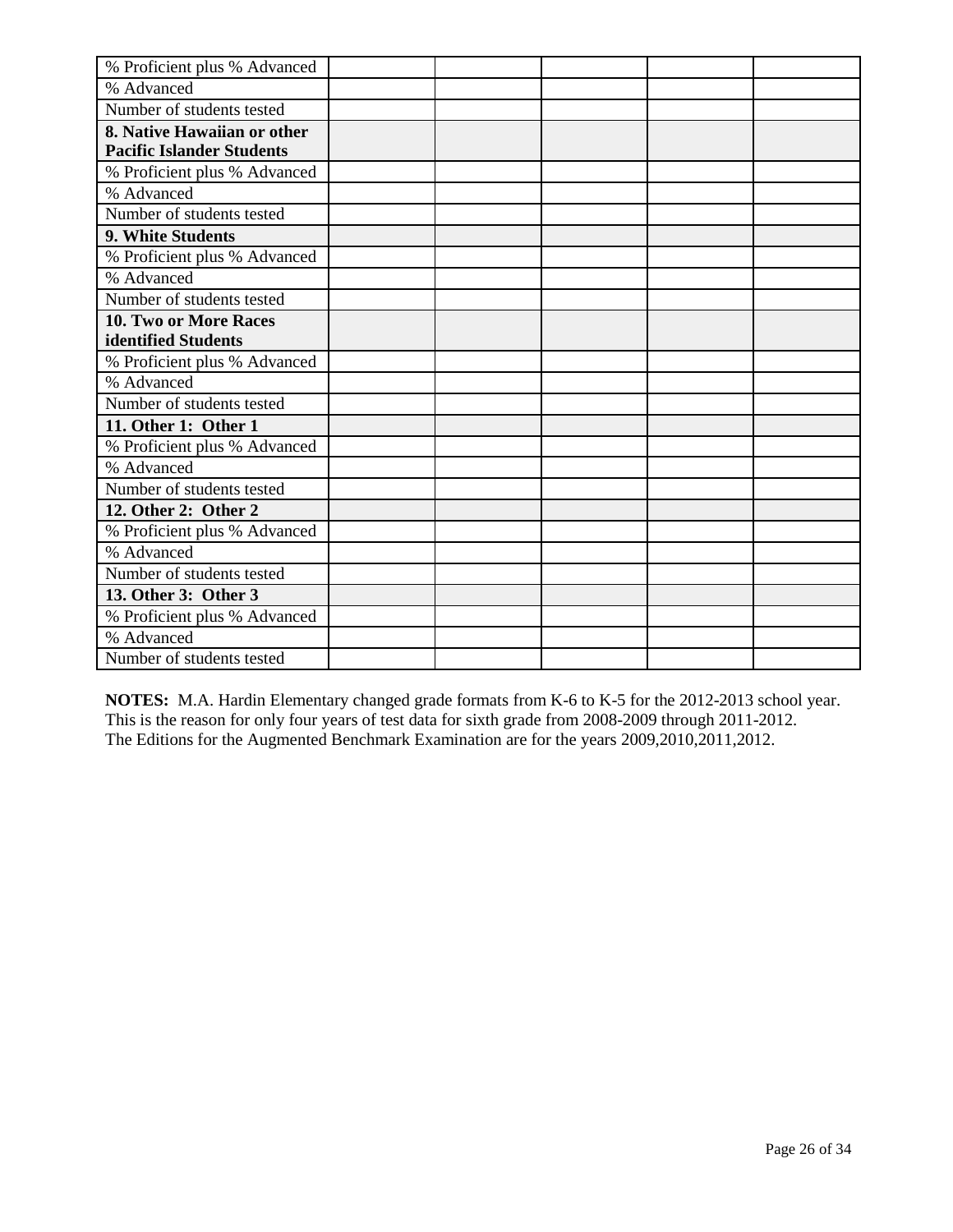**Subject: Reading/ELA Test: Arkansas Augmented Benchmark** Examination (Editions-2009,2010,2011,2012,2013) **All Students Tested/Grade:** 3 **Edition/Publication Year:** 2013

| School Year                              | 2012-2013      | $2011 - 2012$  | $2010 - 2011$  | 2009-2010      | 2008-2009      |
|------------------------------------------|----------------|----------------|----------------|----------------|----------------|
| Testing month                            | Apr            | Apr            | Apr            | Apr            | Apr            |
| <b>SCHOOL SCORES*</b>                    |                |                |                |                |                |
| % Proficient plus % Advanced             | 93             | 100            | 88             | 80             | 88             |
| % Advanced                               | 85             | 94             | 58             | 36             | 41             |
| Number of students tested                | 48             | 32             | 40             | 39             | 49             |
| Percent of total students tested         | 100            | 100            | 100            | 100            | 100            |
| Number of students tested with           | $\overline{0}$ | $\overline{0}$ | $\theta$       | $\overline{0}$ | $\overline{0}$ |
| alternative assessment                   |                |                |                |                |                |
| % of students tested with                | $\overline{0}$ | $\overline{0}$ | $\overline{0}$ | $\overline{0}$ | $\theta$       |
| alternative assessment                   |                |                |                |                |                |
| <b>SUBGROUP SCORES</b>                   |                |                |                |                |                |
| 1. Free and Reduced-Price                |                |                |                |                |                |
| Meals/Socio-Economic/                    |                |                |                |                |                |
| <b>Disadvantaged Students</b>            |                |                |                |                |                |
| % Proficient plus % Advanced             | 91             | 100            | 96             | 76             | 81             |
| % Advanced                               | 78             | 90             | 67             | 28             | 35             |
| Number of students tested                | 23             | 20             | 21             | 25             | 26             |
| 2. Students receiving Special            |                |                |                |                |                |
| <b>Education</b>                         |                |                |                |                |                |
| % Proficient plus % Advanced             |                |                |                |                |                |
| % Advanced                               |                |                |                |                |                |
| Number of students tested                |                |                |                |                |                |
| 3. English Language Learner              |                |                |                |                |                |
| <b>Students</b>                          |                |                |                |                |                |
| % Proficient plus % Advanced             |                |                |                |                |                |
| % Advanced                               |                |                |                |                |                |
| Number of students tested                |                |                |                |                |                |
| 4. Hispanic or Latino<br><b>Students</b> |                |                |                |                |                |
| % Proficient plus % Advanced             |                |                |                |                |                |
| % Advanced                               |                |                |                |                |                |
| Number of students tested                |                |                |                |                |                |
| 5. African-American                      |                |                |                |                |                |
| <b>Students</b>                          |                |                |                |                |                |
| % Proficient plus % Advanced             |                |                |                |                |                |
| % Advanced                               |                |                |                |                |                |
| Number of students tested                |                |                |                |                |                |
| <b>6. Asian Students</b>                 |                |                |                |                |                |
| % Proficient plus % Advanced             |                |                |                |                |                |
| % Advanced                               |                |                |                |                |                |
| Number of students tested                |                |                |                |                |                |
| 7. American Indian or                    |                |                |                |                |                |
| <b>Alaska Native Students</b>            |                |                |                |                |                |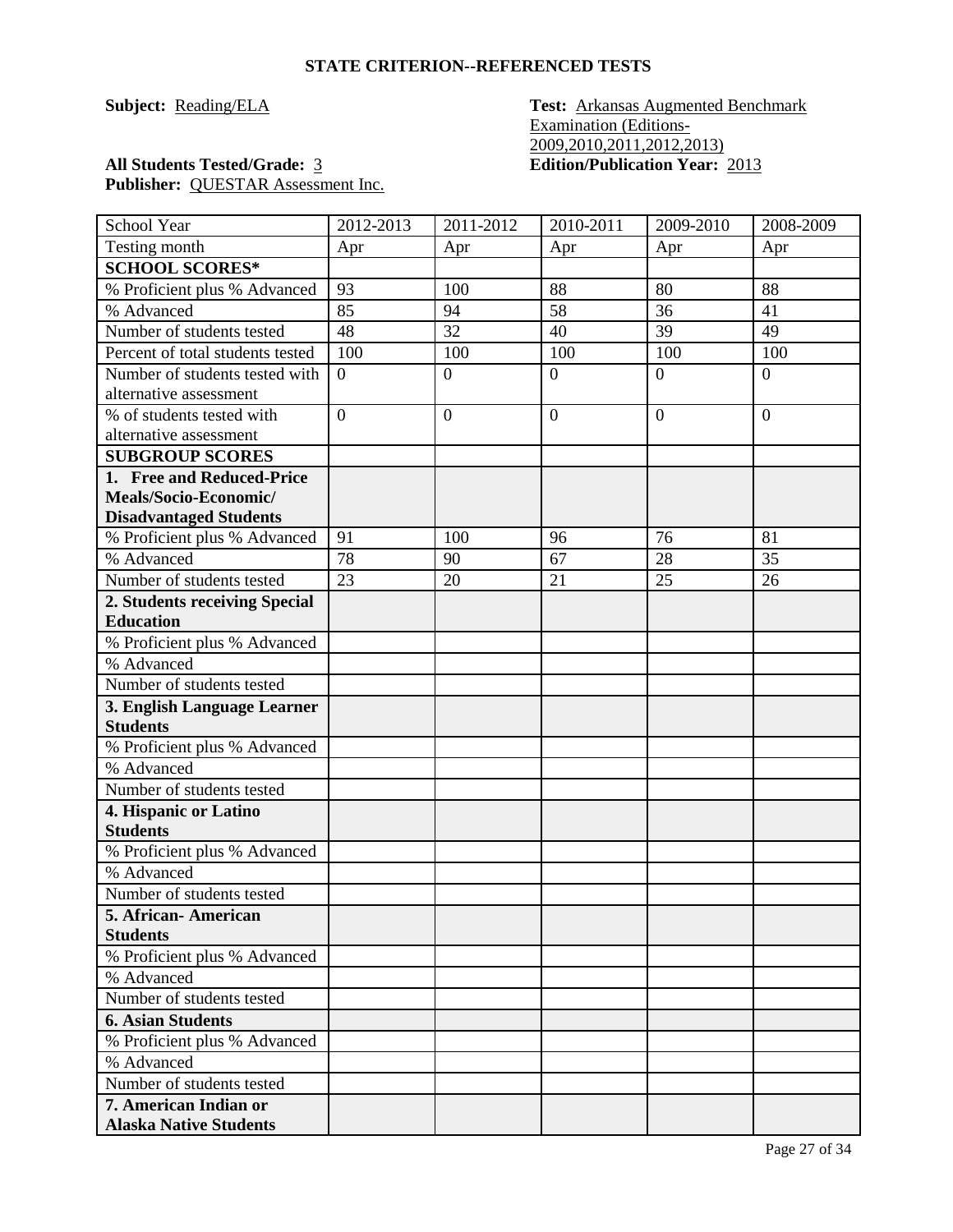| % Proficient plus % Advanced     |  |  |  |
|----------------------------------|--|--|--|
| % Advanced                       |  |  |  |
| Number of students tested        |  |  |  |
| 8. Native Hawaiian or other      |  |  |  |
| <b>Pacific Islander Students</b> |  |  |  |
| % Proficient plus % Advanced     |  |  |  |
| % Advanced                       |  |  |  |
| Number of students tested        |  |  |  |
| 9. White Students                |  |  |  |
| % Proficient plus % Advanced     |  |  |  |
| % Advanced                       |  |  |  |
| Number of students tested        |  |  |  |
| 10. Two or More Races            |  |  |  |
| identified Students              |  |  |  |
| % Proficient plus % Advanced     |  |  |  |
| % Advanced                       |  |  |  |
| Number of students tested        |  |  |  |
| 11. Other 1: Other 1             |  |  |  |
| % Proficient plus % Advanced     |  |  |  |
| % Advanced                       |  |  |  |
| Number of students tested        |  |  |  |
| 12. Other 2: Other 2             |  |  |  |
| % Proficient plus % Advanced     |  |  |  |
| % Advanced                       |  |  |  |
| Number of students tested        |  |  |  |
| 13. Other 3: Other 3             |  |  |  |
| % Proficient plus % Advanced     |  |  |  |
| % Advanced                       |  |  |  |
| Number of students tested        |  |  |  |

**NOTES:** The Editions for the Augmented Benchmark Examination are for the years 2009,2010,2011,2012,2013.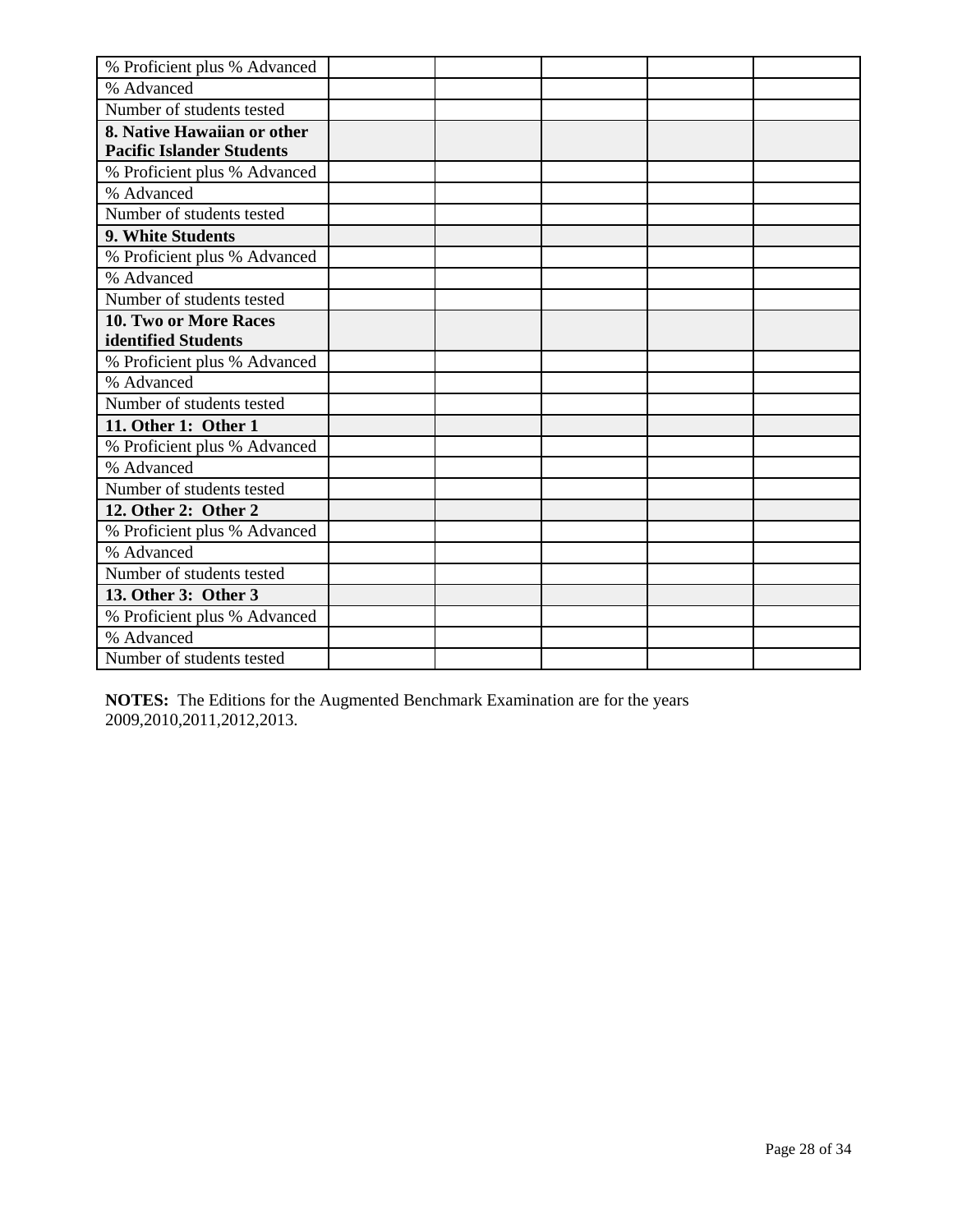**Subject: Reading/ELA Test: Arkansas Augmented Benchmark** Examination (Editions-2009,2010,2011,2012,2013) **All Students Tested/Grade:** 4 **Edition/Publication Year:** 2013

| School Year                            | 2012-2013      | 2011-2012        | 2010-2011      | 2009-2010      | 2008-2009      |
|----------------------------------------|----------------|------------------|----------------|----------------|----------------|
| Testing month                          | Apr            | Apr              | Apr            | Apr            | Apr            |
| <b>SCHOOL SCORES*</b>                  |                |                  |                |                |                |
| % Proficient plus % Advanced           | 93             | 92               | 87             | 84             | 70             |
| % Advanced                             | 70             | 74               | 45             | 29             | 25             |
| Number of students tested              | 40             | 39               | 38             | 51             | 44             |
| Percent of total students tested       | 100            | 100              | 100            | 100            | 100            |
| Number of students tested with         | $\overline{0}$ | $\overline{0}$   | $\overline{0}$ | $\overline{0}$ | $\overline{0}$ |
| alternative assessment                 |                |                  |                |                |                |
| % of students tested with              | $\overline{0}$ | $\boldsymbol{0}$ | $\overline{0}$ | $\overline{0}$ | $\theta$       |
| alternative assessment                 |                |                  |                |                |                |
| <b>SUBGROUP SCORES</b>                 |                |                  |                |                |                |
| 1. Free and Reduced-Price              |                |                  |                |                |                |
| Meals/Socio-Economic/                  |                |                  |                |                |                |
| <b>Disadvantaged Students</b>          |                |                  |                |                |                |
| % Proficient plus % Advanced           | 91             | 91               | 84             | 83             | 72             |
| % Advanced                             | 64             | 77               | 36             | 17             | 29             |
| Number of students tested              | 22             | 22               | 25             | 29             | 21             |
| 2. Students receiving Special          |                |                  |                |                |                |
| <b>Education</b>                       |                |                  |                |                |                |
| % Proficient plus % Advanced           |                |                  |                |                |                |
| % Advanced                             |                |                  |                |                |                |
| Number of students tested              |                |                  |                |                |                |
| 3. English Language Learner            |                |                  |                |                |                |
| <b>Students</b>                        |                |                  |                |                |                |
| % Proficient plus % Advanced           |                |                  |                |                |                |
| % Advanced                             |                |                  |                |                |                |
| Number of students tested              |                |                  |                |                |                |
| 4. Hispanic or Latino                  |                |                  |                |                |                |
| <b>Students</b>                        |                |                  |                |                |                |
| % Proficient plus % Advanced           |                |                  |                |                |                |
| % Advanced                             |                |                  |                |                |                |
| Number of students tested              |                |                  |                |                |                |
| 5. African-American<br><b>Students</b> |                |                  |                |                |                |
| % Proficient plus % Advanced           |                |                  |                |                |                |
| % Advanced                             |                |                  |                |                |                |
| Number of students tested              |                |                  |                |                |                |
| <b>6. Asian Students</b>               |                |                  |                |                |                |
| % Proficient plus % Advanced           |                |                  |                |                |                |
| % Advanced                             |                |                  |                |                |                |
| Number of students tested              |                |                  |                |                |                |
| 7. American Indian or                  |                |                  |                |                |                |
| <b>Alaska Native Students</b>          |                |                  |                |                |                |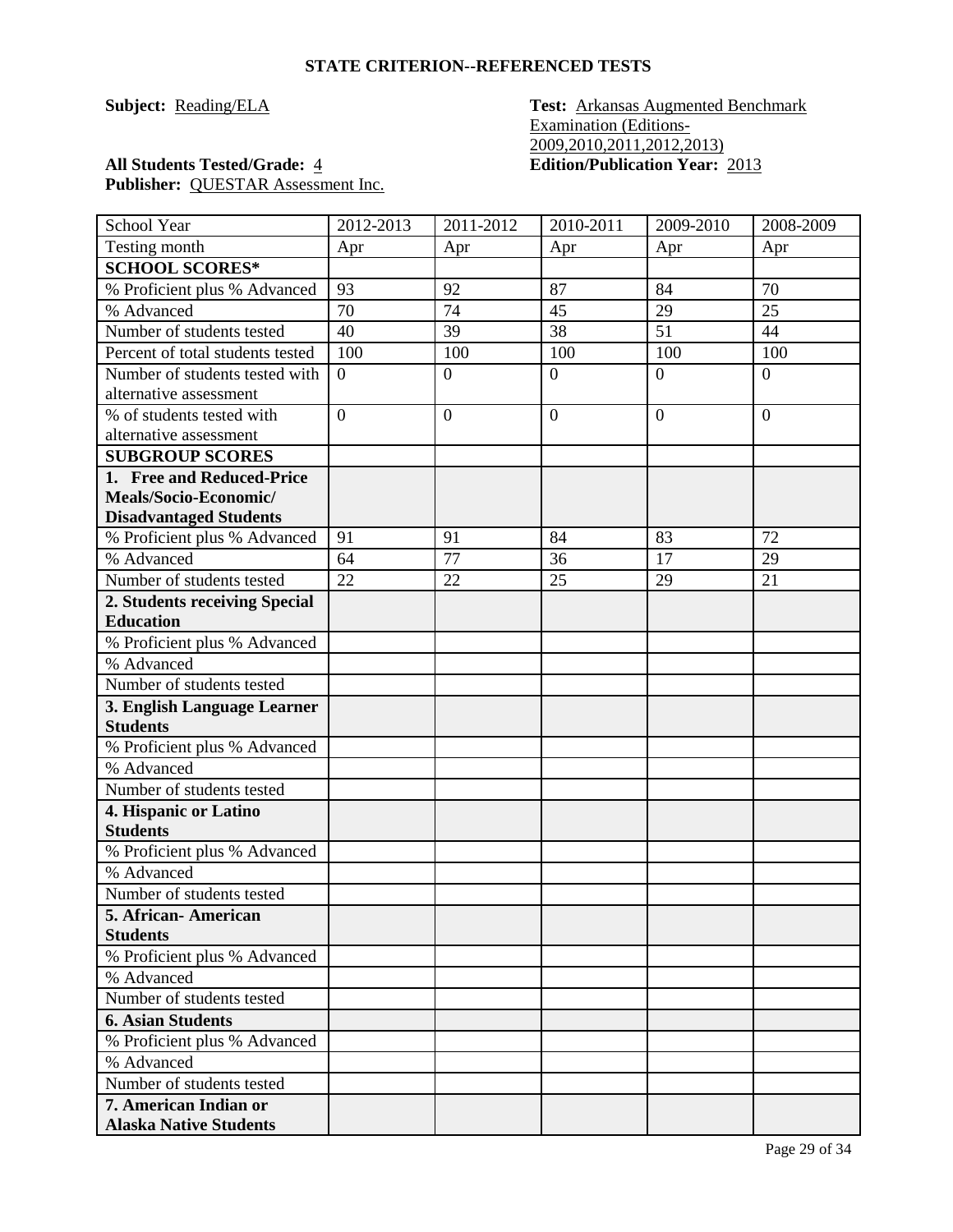| % Proficient plus % Advanced     |  |  |  |
|----------------------------------|--|--|--|
| % Advanced                       |  |  |  |
| Number of students tested        |  |  |  |
| 8. Native Hawaiian or other      |  |  |  |
| <b>Pacific Islander Students</b> |  |  |  |
| % Proficient plus % Advanced     |  |  |  |
| % Advanced                       |  |  |  |
| Number of students tested        |  |  |  |
| 9. White Students                |  |  |  |
| % Proficient plus % Advanced     |  |  |  |
| % Advanced                       |  |  |  |
| Number of students tested        |  |  |  |
| 10. Two or More Races            |  |  |  |
| identified Students              |  |  |  |
| % Proficient plus % Advanced     |  |  |  |
| % Advanced                       |  |  |  |
| Number of students tested        |  |  |  |
| 11. Other 1: Other 1             |  |  |  |
| % Proficient plus % Advanced     |  |  |  |
| % Advanced                       |  |  |  |
| Number of students tested        |  |  |  |
| 12. Other 2: Other 2             |  |  |  |
| % Proficient plus % Advanced     |  |  |  |
| % Advanced                       |  |  |  |
| Number of students tested        |  |  |  |
| 13. Other 3: Other 3             |  |  |  |
| % Proficient plus % Advanced     |  |  |  |
| % Advanced                       |  |  |  |
| Number of students tested        |  |  |  |

**NOTES:** The Editions for the Augmented Benchmark Examination are for the years 2009,2010,2011,2012,2013.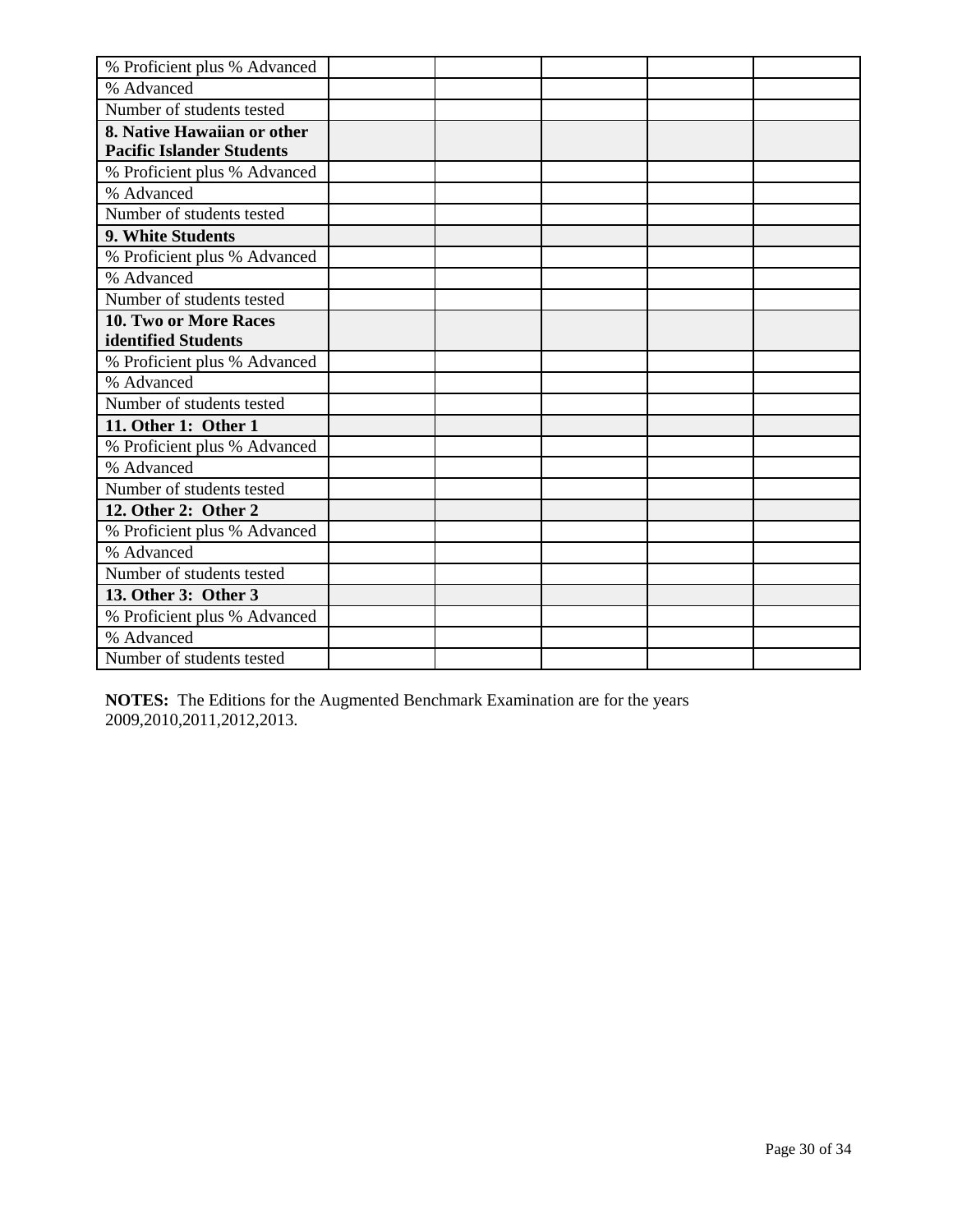**Subject:** Reading/ELA **Test:** Arkansas Augmented Benchmark Examination (Editions-2009,2010,2011,2012,2013) **All Students Tested/Grade** 5 **Edition/Publication Year:** 2013

| School Year                              | 2012-2013      | 2011-2012      | 2010-2011      | 2009-2010      | 2008-2009        |
|------------------------------------------|----------------|----------------|----------------|----------------|------------------|
| Testing month                            | Apr            | Apr            | Apr            | Apr            | Apr              |
| <b>SCHOOL SCORES*</b>                    |                |                |                |                |                  |
| % Proficient plus % Advanced             | 93             | 97             | 86             | 81             | 68               |
| % Advanced                               | 70             | 59             | 37             | 37             | 21               |
| Number of students tested                | 40             | 37             | 51             | 41             | 34               |
| Percent of total students tested         | 100            | 100            | 100            | 100            | 100              |
| Number of students tested with           | $\overline{0}$ | $\overline{0}$ | $\overline{0}$ | $\overline{0}$ | $\overline{0}$   |
| alternative assessment                   |                |                |                |                |                  |
| % of students tested with                | $\overline{0}$ | $\mathbf{0}$   | $\overline{0}$ | $\theta$       | $\overline{0}$   |
| alternative assessment                   |                |                |                |                |                  |
| <b>SUBGROUP SCORES</b>                   |                |                |                |                |                  |
| 1. Free and Reduced-Price                |                |                |                |                |                  |
| Meals/Socio-Economic/                    |                |                |                |                |                  |
| <b>Disadvantaged Students</b>            |                |                |                |                |                  |
| % Proficient plus % Advanced             | 91             | 100            | 84             | 90             | 50               |
| % Advanced                               | 64             | 60             | 34             | 33             | $\boldsymbol{0}$ |
| Number of students tested                | 22             | 20             | 32             | 21             | 12               |
| 2. Students receiving Special            |                |                |                |                |                  |
| <b>Education</b>                         |                |                |                |                |                  |
| % Proficient plus % Advanced             |                |                |                |                |                  |
| % Advanced                               |                |                |                |                |                  |
| Number of students tested                |                |                |                |                |                  |
| 3. English Language Learner              |                |                |                |                |                  |
| <b>Students</b>                          |                |                |                |                |                  |
| % Proficient plus % Advanced             |                |                |                |                |                  |
| % Advanced<br>Number of students tested  |                |                |                |                |                  |
|                                          |                |                |                |                |                  |
| 4. Hispanic or Latino<br><b>Students</b> |                |                |                |                |                  |
| % Proficient plus % Advanced             |                |                |                |                |                  |
| % Advanced                               |                |                |                |                |                  |
| Number of students tested                |                |                |                |                |                  |
| 5. African- American                     |                |                |                |                |                  |
| <b>Students</b>                          |                |                |                |                |                  |
| % Proficient plus % Advanced             |                |                |                |                |                  |
| % Advanced                               |                |                |                |                |                  |
| Number of students tested                |                |                |                |                |                  |
| <b>6. Asian Students</b>                 |                |                |                |                |                  |
| % Proficient plus % Advanced             |                |                |                |                |                  |
| % Advanced                               |                |                |                |                |                  |
| Number of students tested                |                |                |                |                |                  |
| 7. American Indian or                    |                |                |                |                |                  |
| <b>Alaska Native Students</b>            |                |                |                |                |                  |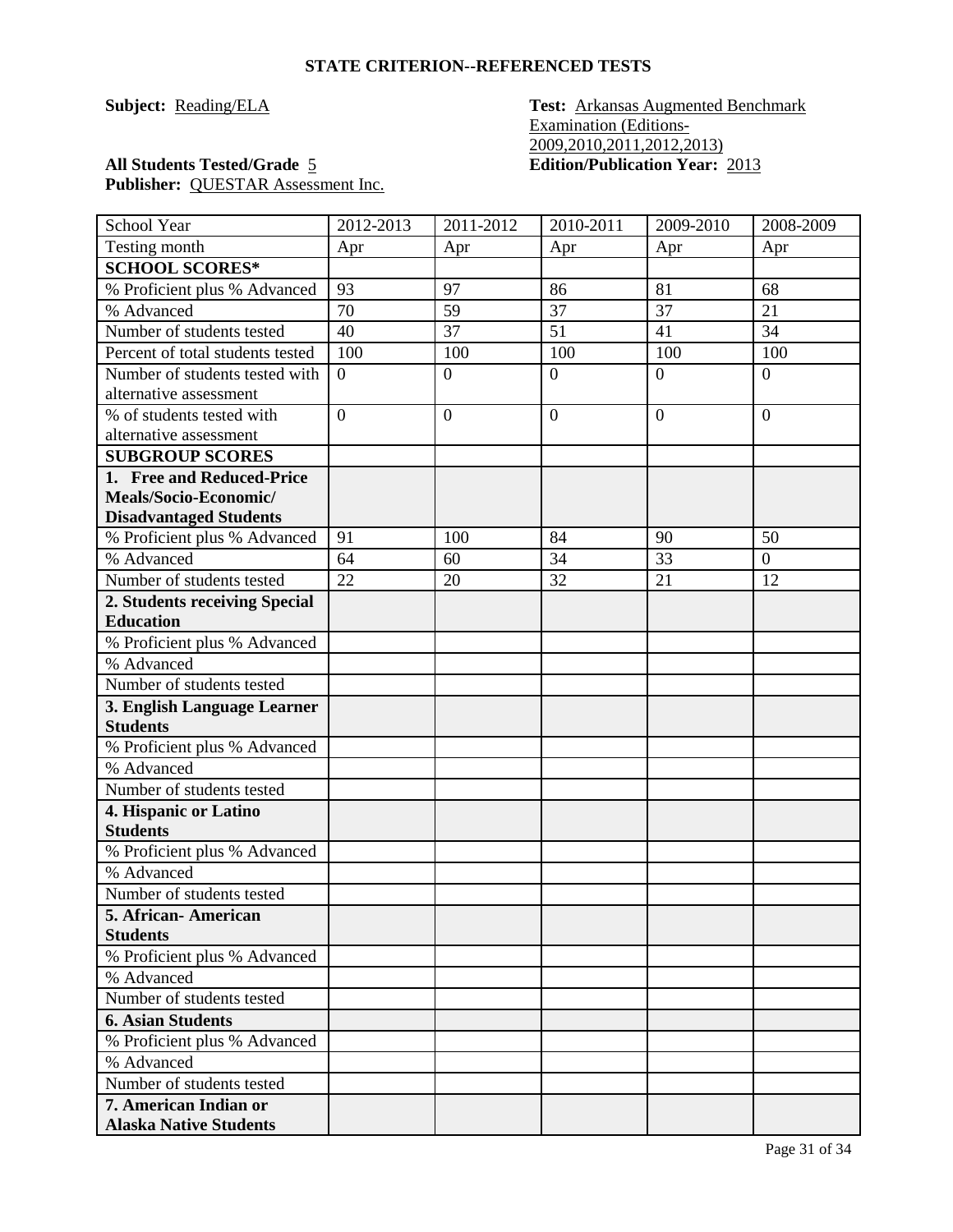| % Proficient plus % Advanced     |  |  |  |
|----------------------------------|--|--|--|
| % Advanced                       |  |  |  |
| Number of students tested        |  |  |  |
| 8. Native Hawaiian or other      |  |  |  |
| <b>Pacific Islander Students</b> |  |  |  |
| % Proficient plus % Advanced     |  |  |  |
| % Advanced                       |  |  |  |
| Number of students tested        |  |  |  |
| 9. White Students                |  |  |  |
| % Proficient plus % Advanced     |  |  |  |
| % Advanced                       |  |  |  |
| Number of students tested        |  |  |  |
| 10. Two or More Races            |  |  |  |
| identified Students              |  |  |  |
| % Proficient plus % Advanced     |  |  |  |
| % Advanced                       |  |  |  |
| Number of students tested        |  |  |  |
| 11. Other 1: Other 1             |  |  |  |
| % Proficient plus % Advanced     |  |  |  |
| % Advanced                       |  |  |  |
| Number of students tested        |  |  |  |
| 12. Other 2: Other 2             |  |  |  |
| % Proficient plus % Advanced     |  |  |  |
| % Advanced                       |  |  |  |
| Number of students tested        |  |  |  |
| 13. Other 3: Other 3             |  |  |  |
| % Proficient plus % Advanced     |  |  |  |
| % Advanced                       |  |  |  |
| Number of students tested        |  |  |  |

**NOTES:** The Editions for the Augmented Benchmark Examination are for the years 2009,2010,2011,2012,2013.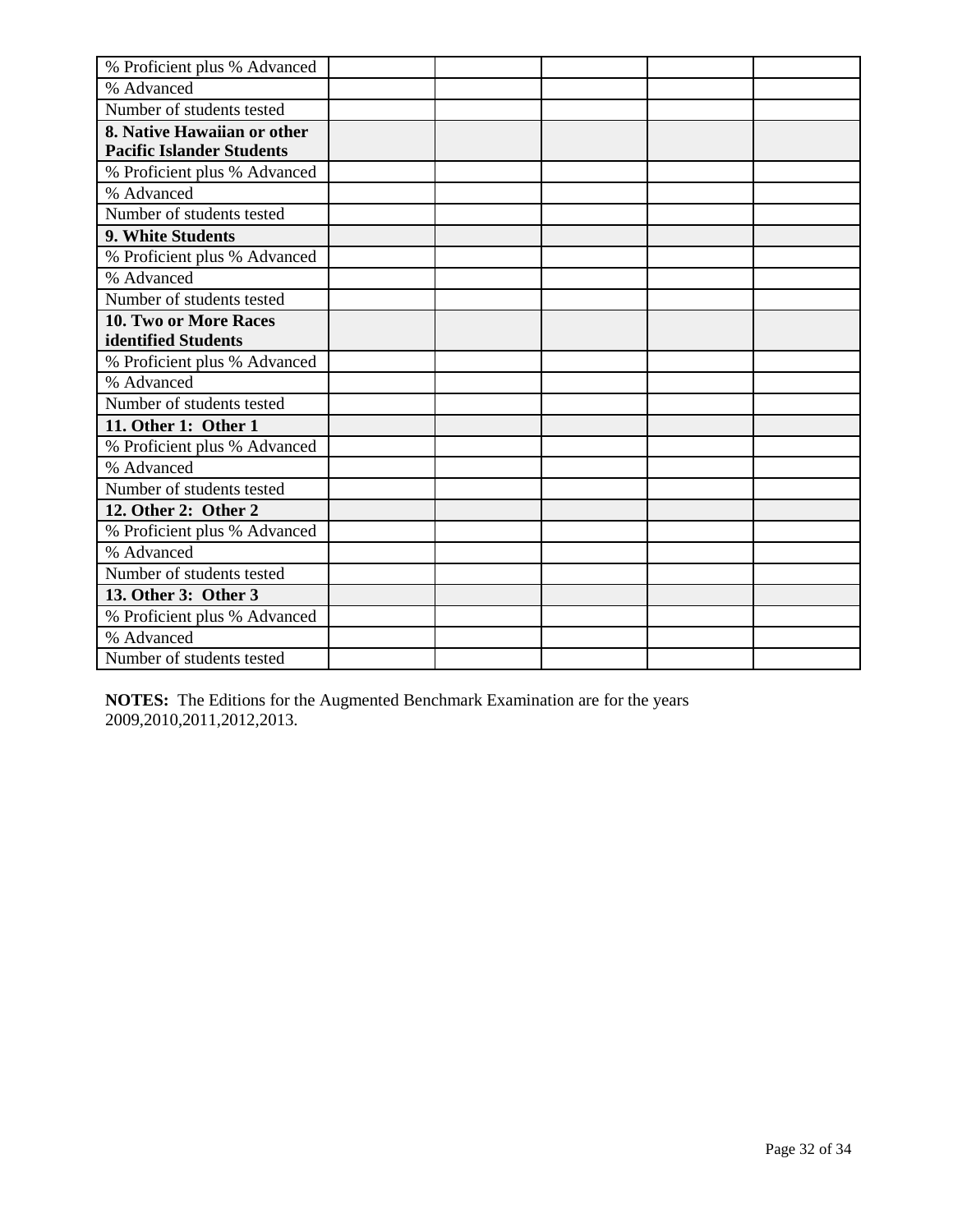**Subject: Reading/ELA Test: Arkansas Augmented Benchmark** Examination (Editions-2009,2010,2011,2012) **All Students Tested/Grade:** 6 **Edition/Publication Year:** 2013

| School Year                                | 2012-2013 | 2011-2012      | 2010-2011      | 2009-2010      | 2008-2009      |
|--------------------------------------------|-----------|----------------|----------------|----------------|----------------|
| Testing month                              | Apr       | Apr            | Apr            | Apr            | Apr            |
| <b>SCHOOL SCORES*</b>                      |           |                |                |                |                |
| % Proficient plus % Advanced               |           | 92             | 86             | 76             | 67             |
| % Advanced                                 |           | 36             | 45             | 27             | $\overline{7}$ |
| Number of students tested                  |           | 50             | 44             | 37             | 45             |
| Percent of total students tested           |           | 100            | 100            | 100            | 100            |
| Number of students tested with             |           | $\mathbf{0}$   | $\overline{0}$ | $\overline{0}$ | $\overline{0}$ |
| alternative assessment                     |           |                |                |                |                |
| % of students tested with                  |           | $\overline{0}$ | $\overline{0}$ | $\overline{0}$ | $\overline{0}$ |
| alternative assessment                     |           |                |                |                |                |
| <b>SUBGROUP SCORES</b>                     |           |                |                |                |                |
| 1. Free and Reduced-Price                  |           |                |                |                |                |
| Meals/Socio-Economic/                      |           |                |                |                |                |
| <b>Disadvantaged Students</b>              |           |                |                |                |                |
| % Proficient plus % Advanced               |           | 96             | 86             | 58             | 64             |
| % Advanced                                 |           | 27             | 43             | 16             | 9              |
| Number of students tested                  |           | 26             | 21             | 19             | 22             |
| 2. Students receiving Special              |           |                |                |                |                |
| <b>Education</b>                           |           |                |                |                |                |
| % Proficient plus % Advanced               |           |                |                |                |                |
| % Advanced                                 |           |                |                |                |                |
| Number of students tested                  |           |                |                |                |                |
| 3. English Language Learner                |           |                |                |                |                |
| <b>Students</b>                            |           |                |                |                |                |
| % Proficient plus % Advanced<br>% Advanced |           |                |                |                |                |
| Number of students tested                  |           |                |                |                |                |
| 4. Hispanic or Latino                      |           |                |                |                |                |
| <b>Students</b>                            |           |                |                |                |                |
| % Proficient plus % Advanced               |           |                |                |                |                |
| % Advanced                                 |           |                |                |                |                |
| Number of students tested                  |           |                |                |                |                |
| 5. African- American                       |           |                |                |                |                |
| <b>Students</b>                            |           |                |                |                |                |
| % Proficient plus % Advanced               |           |                |                |                |                |
| % Advanced                                 |           |                |                |                |                |
| Number of students tested                  |           |                |                |                |                |
| <b>6. Asian Students</b>                   |           |                |                |                |                |
| % Proficient plus % Advanced               |           |                |                |                |                |
| % Advanced                                 |           |                |                |                |                |
| Number of students tested                  |           |                |                |                |                |
| 7. American Indian or                      |           |                |                |                |                |
| <b>Alaska Native Students</b>              |           |                |                |                |                |